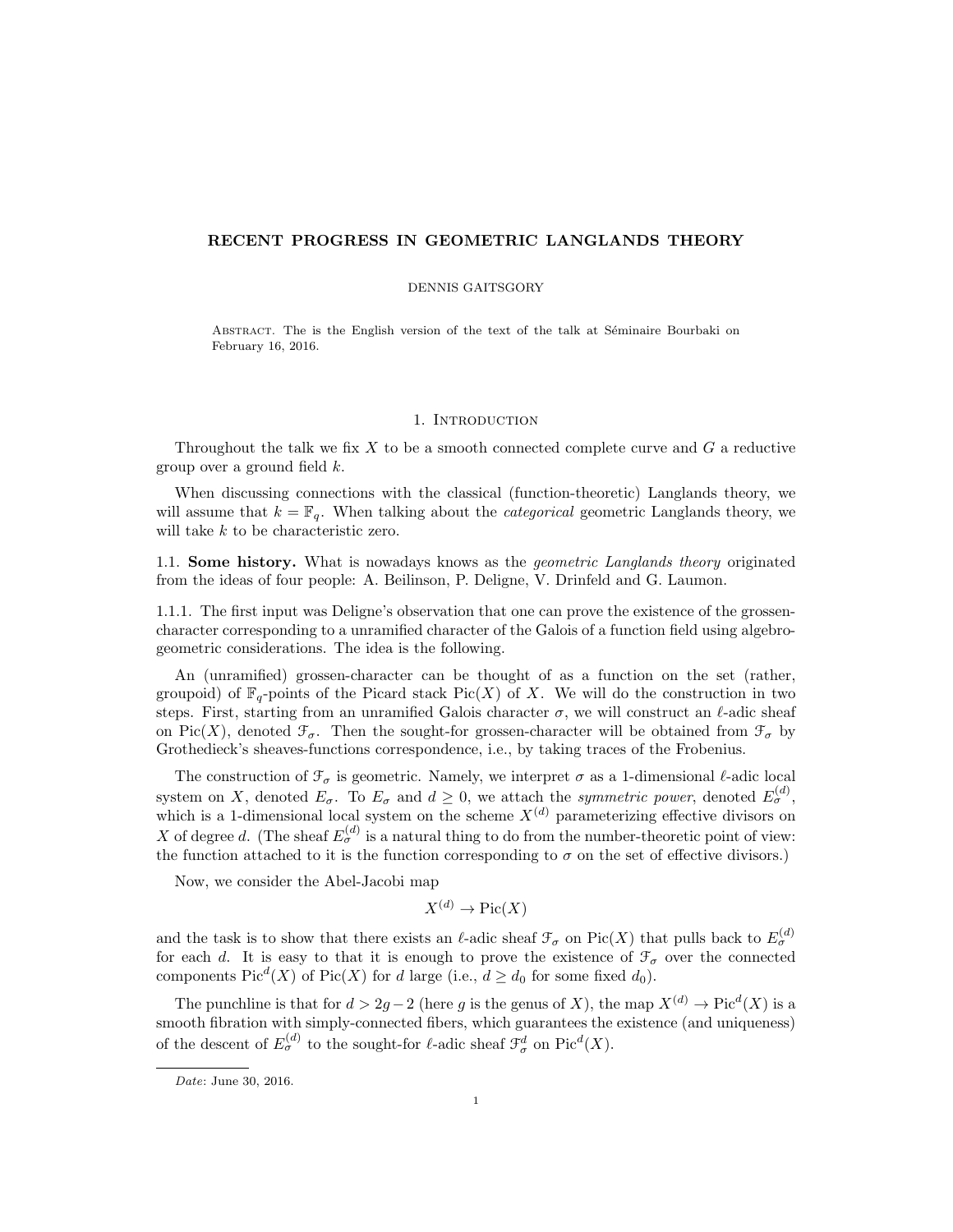#### 2 DENNIS GAITSGORY

1.1.2. Then came Drinfeld's ground-breaking paper [Dr]. In a sense it was the extension of Deligne's construction to the vastly more complicated case, when instead of grossen-characters we consider unramified automorphic functions for the group  $GL_2$ . Here again, we interpret the (unramified) automorphic space as the groupoid of  $\mathbb{F}_q$ -points of the moduli space  $Bun_2 := Bun_{GL_2}$  classifying rank-2 vector bundles on X. Drinfeld's idea is to attach to a 2-dimensional Galois representation  $\sigma$  an  $\ell$ -adic sheaf (by which we actually mean an object of the corresponding derived category)  $\mathcal{F}_{\sigma}$  on Bun<sub>2</sub>, and then obtain the sought-for function by taking the traces of the Frobenius.

The main difference from the commutative case, considered by Deligne (which corresponds to the case of the group  $\mathbb{G}_m = GL_1$ , is that the construction of  $\mathcal{F}_{\sigma}$  starting from  $\sigma$  is much more involved. The intermediate player, i.e.,  $E_{\sigma}^{(d)}$ , is now interpreted as the  $\ell$ -adic sheaf that records the Whittaker (a.k.a., Fourier) coefficients of  $\mathcal{F}_{\sigma}$ . So, our task is to reconstruct an automorphic object from its Fourier coefficients. This is again done via appealing to geometry–ultimately the simply-connectedness of fibers of some map.

1.1.3. After Drinfeld's paper came one by Laumon, [Lau1], which gave a conjectural extension of Drinfeld's construction from  $GL_2$  to  $GL_n$ . To the best of our knowledge, the title of Laumon's paper was the first place where the combination of words 'geometric Langlands' appeared.

While the stated goal of Drinfeld's paper was to construct an automorphic function, Laumon's paper had the effect of shifting the goal: people became interested in automorphic sheaves ( $\ell$ adic sheaves on  $Bun_n(X)$  for their own sake.

Following the appearance of Laumon's paper, it became clear that one should also try to attack Bun<sub>G</sub>(X) for an arbitrary reductive G, even though it was not clear how to do this (because the Whittaker model does not work as nicely outside the case of  $G = GL_n$ ).

1.1.4. The next paradigm shift came in the work of Beilinson and Drinfeld, [BD]. They considered the same  $Bun_G(X)$ , but now over a ground field k of characteristic zero, and instead of  $\ell$ -adic sheaves, they proposed to consider D-modules.

In this case, a new method for constructing objects becomes available: by generators and relations. A fancy version of 'generators and relations' principle–the localization functor, pioneered in [BB], lies in the core of the manuscript [BD], which produces automorphic D-modules using representations of the Kac-Moody Lie algebra (thought of as the Lie algebra of infinitesimal symmetries of a G-bundle on the formal punctured disk).

1.1.5. In an independent development, in [Lau2], Laumon showed that if we take G to be a torus T, a generalized version of the Fourier-Mukai transform identifies the (derived) category of D-modules on the stack  $Bun_{\mathcal{T}}(X)$  with the (derived) category of quasi-coherent sheaves on the stack  $\text{LocSys}_{\mathcal{T}}(X)$  of de Rham local systems on X with respect to the Langlands dual torus  $\dot{T}$ .

I.e., Laumon's paper extends the poinwtise Langlands correspondence (i.e., construction of  $\mathcal{F}_{\sigma}$  corresponding to a fixed local system  $\sigma$ ) to a statement about the universal family of local systems.

1.1.6. Finally, combining Laumon's equivalence for the torus, and accumulated evidence for the general  $G$ , Beilinson and Drinfeld came up with the idea of *categorical geometric Langlands* equivalence.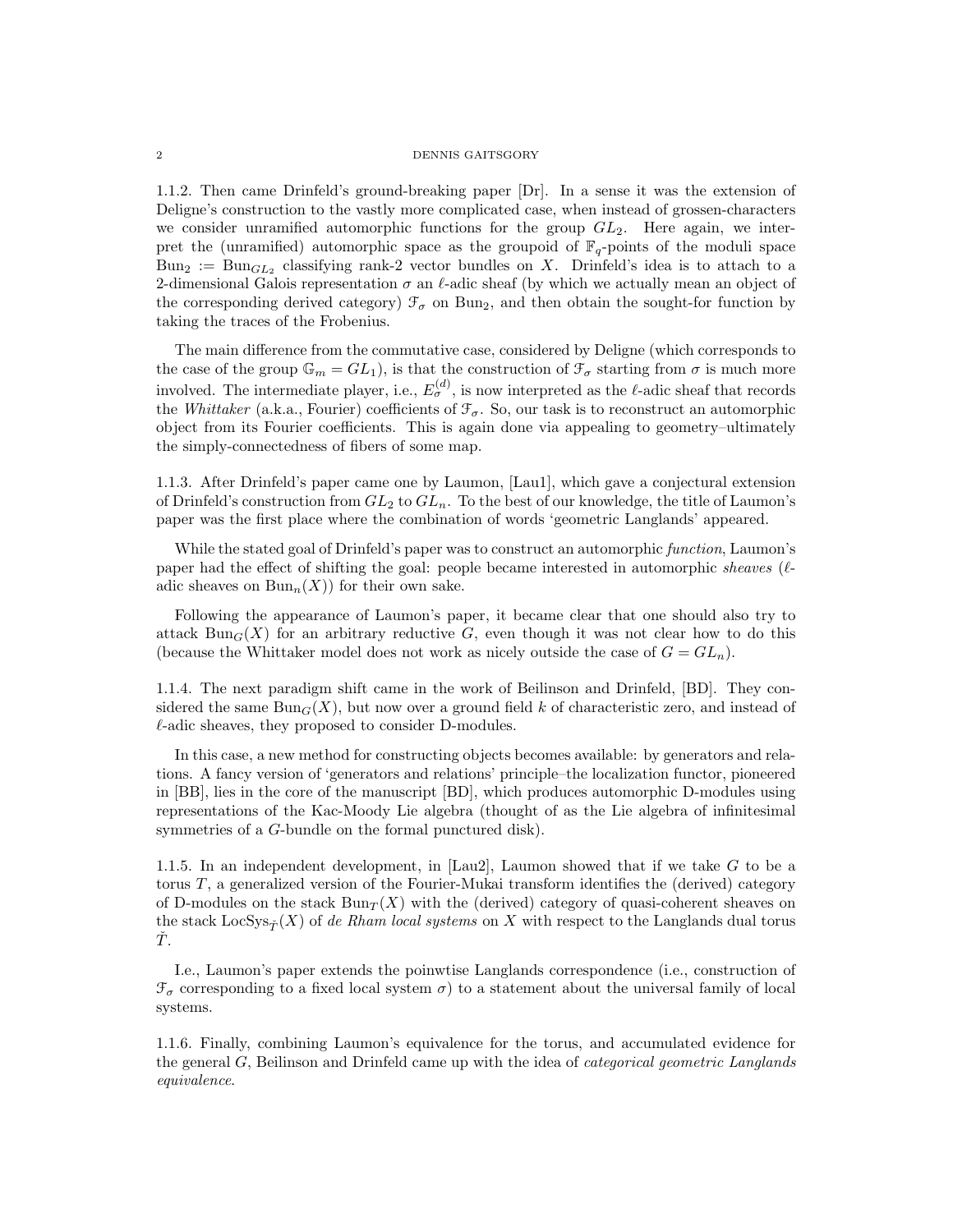In its crude form, this should be an equivalence between the (derived) category  $D(Bun_G(X))$ of D-modules on the stack  $Bun_G(X)$  and the (derived) category  $QCoh(LocSys_{\tilde{G}}(X))$  of quasicoherent sheaves on the stack  $\text{LocSys}_{\tilde{C}}(X)$ . Such as equivalence is what Beilinson and Drinfeld called the best hope, but they never stated it explicitly, because it is (and was) known that it cannot hold as-is beyond the case of a torus (the reason reason for this will be indicated in Sect. 3.1.2).

1.2. What do we mean by 'geometric Langlands' nowadays? There are several metaproblems that comprise what one can call the geometric Langlands theory; we shall list some of them below; the order in which they will appear reflects (our perception of) the historical development (and the increasing level of technical complexity) rather than how the complete picture should ultimately look like (e.g., we do think that the quantum case is more fundamental than the usual one).

We will only consider the *categorical* geometric Langlands theory; in particular we will assume that the ground field  $k$  is of characteristic zero, and on the automorphic side we will work with D-modules rather than  $\ell$ -adic sheaves.

We should remark that whatever conjectures and meta-conjectures we mention below, they are all theorems when the group  $G$  is a torus, thanks to the various generalizations of the Deligne-Fourier-Mukai-Laumon transform.

1.2.1. First, we have the *categorical* global unramified geometric Langlands. This is an attempt to formulate and prove a version of the best hope by Beilinson and Drinfeld, mentioned above. I.e., we want a category that it a close cousin (or identical twin) of  $D(Bun_G(X))$  to be equivalent to a category that is a close cousin of  $QCoh(LocSys_{\tilde{C}}(X)).$ 

This is the aspect of the geometric Langlands theory that has been developed the most. It will be discussed in Sects. 2 and 3.

1.2.2. Next there is the *local ramified* geometric Langlands theory. Unlike the global case, in the local version we are interested in an equivalence of 2-categories (rather than 1-categories, i.e., just categories). For a long time it was not even clear how to formulate our wish (specifically, what 2-category to consider on the Galois side). However, recently, a breakthrough has been achieved in the work of S. Raskin, [Ras]. We will discuss this in Sect. 4.

We should also mention that the tamely ramified case of the local ramified geometric Langlands had been settled by R. Bezrukavnikov in [Bez] even before the general program was formulated.

1.2.3. Next, there is the global ramified Langlands theory. Its tamely ramified case has not been explicitly studied in detail, but the current state of knowledge should allow to bring it to the same status as the unramified case.

The general ramified case is wide-open, and there are formidable technical difficulties that one needs to surmount in order to start investigating it. One of the difficulties is that we do not know whether the category of D-modules on the automorphic side, i.e., the (derived) category of D-modules on the moduli space  $Bun_G(X)^{k \cdot x}$  of G-bundles on X equipped with structure of level  $k \geq 1$  at a point x is compactly generated<sup>2</sup>.

<sup>1</sup>From now on, we will drop the adjective 'categorical', because everything will be categorical.

<sup>&</sup>lt;sup>2</sup>If one surveys the literature, in most of the statements that involve an equivalences of two triangulated/DG categories, the categories of question are compactly generated. The reason is that we do not know very well how to compute things outside the compactly generated case.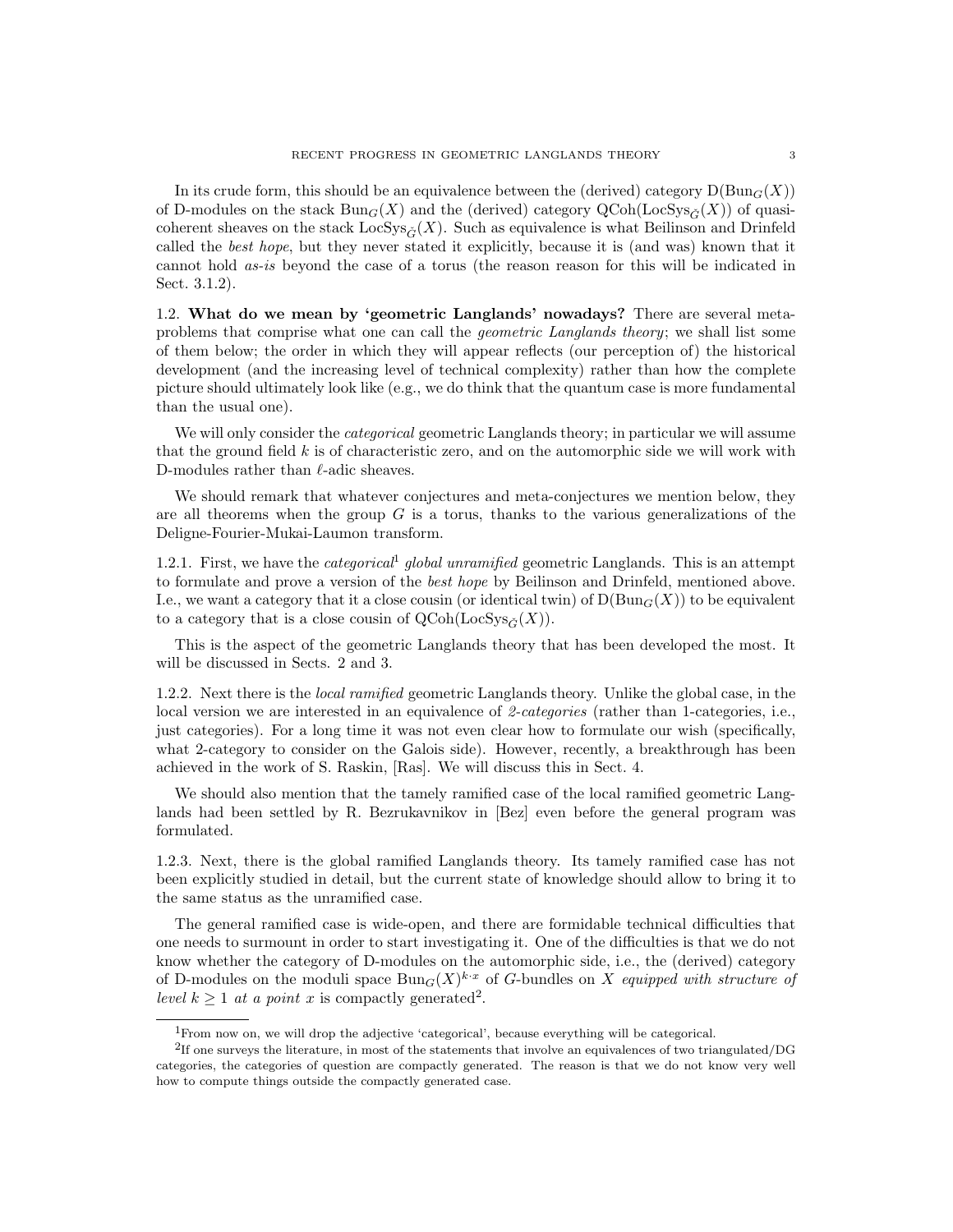#### 4 DENNIS GAITSGORY

1.2.4. Finally, all of the above three aspects: unramified global, ramified local and ramified global admit quantum versions. The quantum parameter in the quantum geometric Langlands theory is a non-degenerate W-invariant symmetric bilinear form on the Cartan Lie algebra h of  $g$ , whose inverse is a similar kind of datum for  $\check{g}$ .

At the risk of making a controversial statement, the author/speaker has to admit that he came to regard the quantum version as the ultimate reason of 'why something like the Langlands theory takes place', with the usual geometric Langlands being its degeneration (letting the quantum parameter tend to zero), and the classical (i.e., function-theoretic) Langlands theory as some sort of residual phenomenon.

We will not say anything about the quantum case in this talk, but rather refer the reader to [Ga2], where the dream of quantum geometric Langlands is discussed. Here we will only mention the following two facts.

One is that in the quantum theory restores the symmetry between  $G$  and  $\tilde{G}$ : we no longer have the Galois side, but rather both sides are automorphic, but twisted by the quantum parameter.

The other is that the guiding principle of the quantum theory is that 'Whittaker is dual to Kac-Moody', which is striking because 'Whittaker' has a classical (i.e., number-theoretic) meaning, while 'Kac-Moody' does not.

# 1.3. Terminology and notation.

1.3.1. The global unramified geometric Langlands conjecture can be formulated as an equivalence of (triangulated) categories. But if one wants to dig a tiny bit deeper into attempts of its proof, one needs to work with  $\infty$ -categories–in this case with (k-linear) DG categories. We refer the reader to [GR1, Sect. 10] for the definition of the latter.

For the reader not familiar with  $\infty$ -categories, we recommend the following approach. On the first pass pretend that there no difference between  $\infty$ -categories and ordinary categories. On the second pass pretend that you already know what ∞-categories are and stay tuned for the language used when working with them (a survey of the syntax of  $\infty$ -categories can be found in [Lu, Sect. 1], or from a somewhat different perspective, in [GR1, Sect. 1]). On the third pass...learn the theory properly!

1.3.2. Another piece of 'bad news' is that when working on the Galois side of the geometric Langlands theory, we cannot stay within the realm of classical algebraic geometry, and one needs to plunge oneself into the world of DAG–derived algebraic geometry. For example, the stack LocSys<sub>G</sub>(X) has a non-trivial derived structure for  $G = T$  being a torus. The reader is referred to [GR2] for an introduction to DAG.

In what follows, when we say 'scheme' or 'algebraic stack', we will tacitly mean the corresponding derived notions.

1.3.3. To a scheme or algebraic stack Y one attaches the DG category  $QCoh(Y)$ ; we will somewhat abusively refer to it as the *(derived)* category of quasi-coherent sheaves on<sup>3</sup> Y. We refer the reader to [GR3] for the definition. We note, however, that the definition of  $QCoh(Y)$ is much more general: it makes sense for Y which is an arbitrary  $prestack<sup>4</sup>$ .

 $3$ When Y is a *classical* (as opposed to derived) scheme or a sufficiently nice algebraic stack, this category is the derived category of its heart with respect to a naturally defined t-structure.

 ${}^{4}$ But in this more general setting,  $QCoh(Y)$  is not at all the *derived* category of any abelian category, even if Y itself is a classical prestack.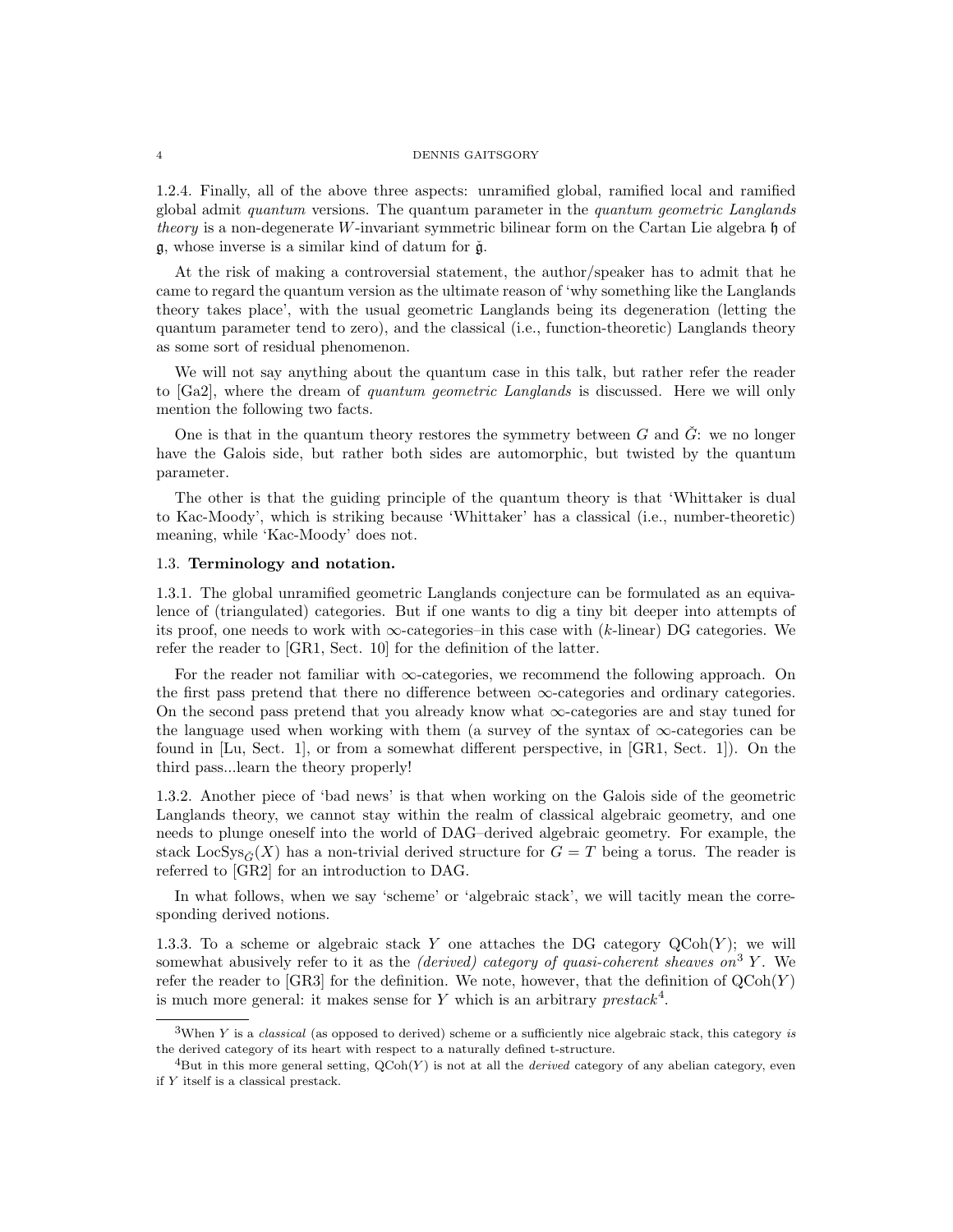1.3.4. If Y is a scheme/algebraic stack/prestack locally of finite type over k, one can attach to it the DG category  $D(Y)$ ; we will also somewhat abusively refer to it as the *(derived) category* of D-modules on<sup>5</sup> Y. We refer the reader to [GR4] for the definition.

The good news is that when discussing  $D(Y)$ , the derived structure on Y plays no role. So, on the automorphic side of the geometric Langlands theory we can stay within the realm of classical algebraic geometry.

1.3.5. Whenever we talk about functors between (derived) categories of sheaves/D-modules on various spaces (!- and \*- direct and inverse images), we will always mean the corresponding derived functors. I.e., abelian categories will not appear unless explicitly stated otherwise.

1.3.6. For the motivational parts of the talk (i.e., analogies with the function-theoretic situation), we will assume the reader's familiarity with the basics of algebraic number theory (adèles, ramification, Frobenius elements, etc.)

1.4. Acknowledgements. The author/speaker wishes to thank D. Arinkin, A. Beilinson, J. Bernstein, V. Drinfeld, E. Frenkel, D. Kazhdan, S. Raskin and E. Witten, discussions with whom has informed his perception of the Langlands theory.

## 2. HECKE ACTION

The classical Langlands correspondence, and historically also the geometric one, were characterized by relating the spectrum of the action of the Hecke operators (resp., functors) on the automorphic side to a Galois datum. We begin by discussing this aspect of the theory.

2.1. Hecke action on automorphic functions. Let  $K$  be the field of rational functions on our curve X; let A be the ring of adèles, and  $\mathbb{O} \subset A$  the subring of integral adèles. For a place  $x \in X$ , we let  $\mathcal{O}_x \subset \mathcal{K}_x$  denote the corresponding local ring and local field, respectively.

2.1.1. The automorphic space is by definition the quotient  $G(\mathcal{A})/G(\mathcal{K})$ . It is acted on by left translations by the group  $G(\mathcal{A})$ . The unramified automorphic space is the set (but, properly speaking, groupoid)

$$
G(\mathbb{O})\backslash G(\mathbb{A})/G(\mathcal{K}).
$$

Our object of study is the space  $\text{Autom}(X)$  of unramified  $\mathbb{Q}_{\ell}$ -valued automorphic functions, i.e., functions on  $G(\mathbb{O})\backslash G(\mathbb{A})/G(\mathcal{K})$ , or, which is the same, the space of  $G(\mathbb{O})$ -invariant functions on  $G(\mathcal{A})/G(\mathcal{K})$ .

2.1.2. Since the subgroup  $G(\mathbb{O}) \subset G(\mathbb{A})$  is not normal, we do not have an action of  $G(\mathbb{A})$  on Autom(X). Instead, the action of  $G(\mathbb{A})$  on  $G(\mathbb{A})/G(\mathcal{K})$  induces an action on Autom(X) of the spherical Hecke algebra  $\mathbb{H}(G)_X$ . By definition, as a vector space,  $\mathbb{H}(G)_X$  consists of compactly supported  $G(\mathbb{O})$ -biinvariant functions on  $G(\mathbb{A})$ , and it is endowed with a structure of associative algebra via the operation of convolution.

The datum of the action of  $\mathbb{H}(G)_X$  is equivalent to that of a family of pairwise commuting actions of the local Hecke algebras  $\mathbb{H}(G)_x$  for every place x of X, where each  $\mathbb{H}(G)_x$  is the algebra (with respect to convolution) of  $G(\mathcal{O}_x)$ -biinvariant compactlt supported functions on  $G(\mathcal{K}_x)$ .

Our interest is to find the spectrum of  $\mathbb{H}(G)_X$  (i.e., the joint spectrum of the algebras  $\mathbb{H}(G)_x$ ) acting on  $\text{Autom}(X)$ .

 ${}^{5}$ If Y is a scheme, this is the derived category of its heart, but this is no longer true for algebraic stacks.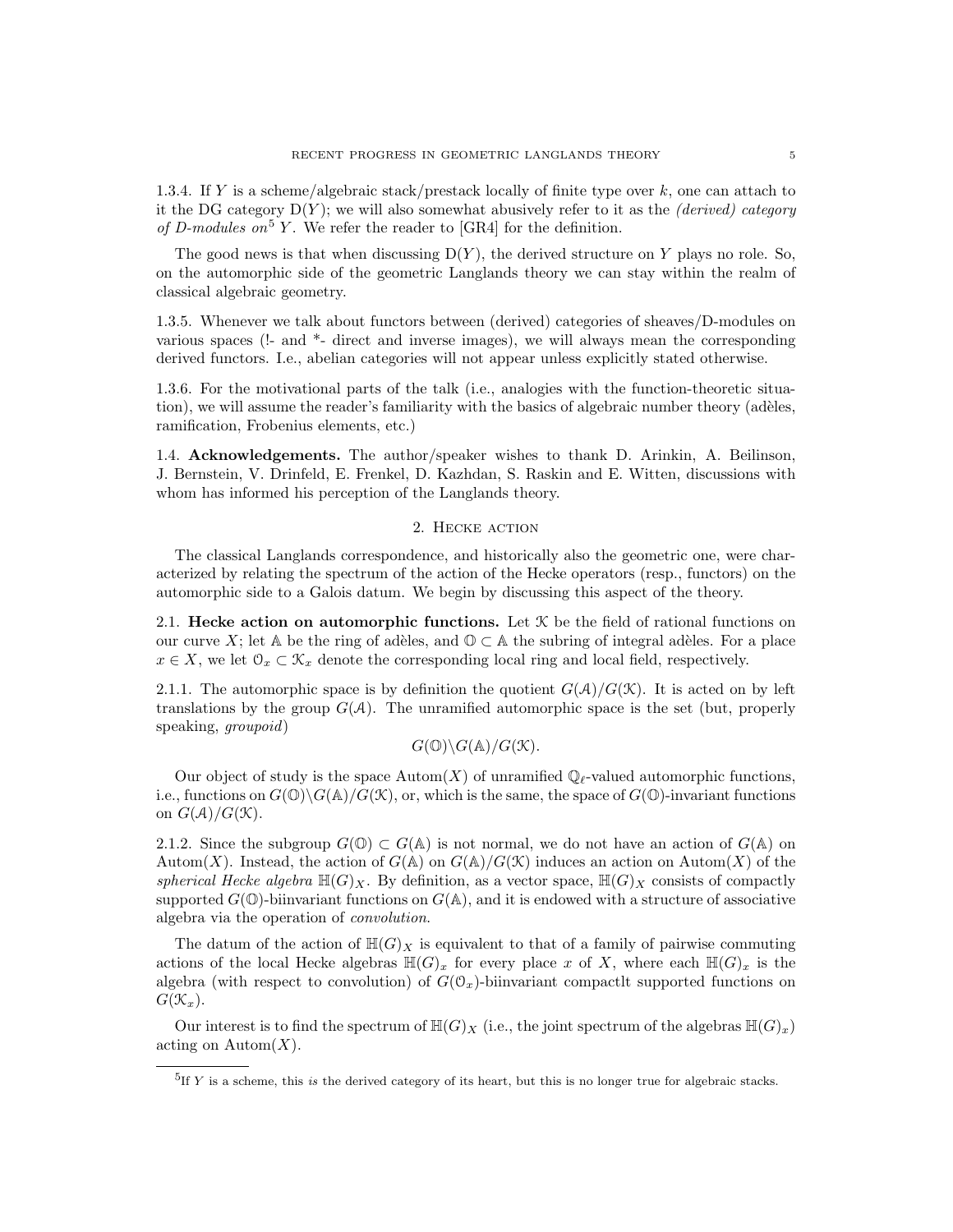2.1.3. Fix  $x \in X$ . The first basic fact about the associative algebra  $\mathbb{H}(G)_x$  is that it is actually commutative. But, in addition to this, we can actually describe it very explicitly.

Namely, the classical Satake isomorphism says that  $\mathbb{H}(G)_x$  identifies canonically with the algebra of ad-invariant regular functions on the algebraic group  $\check{G}$ , where  $\check{G}$  is the Langlands dual of G, thought of as an algebraic group over  $\mathbb{Q}_{\ell}$ .

2.1.4. The Satake isomorphism allows us to give a formulation of Langlands correspondence.

Namely, given a unramified representation  $\sigma$  of the Galois group of X into G<sup> $\dot{G}$ </sup> (defined up to conjuagation) and a common eigenvector  $f \in \text{Autom}(X)$  of the algebras  $\mathbb{H}(G)_x$ , we shall say that f corresponds to  $\sigma$ , if for every  $x \in X$ , the character by which  $\mathbb{H}(G)_x$  acts on f is given, in terms of the Satake isomorphism, by *evaluation* of functions on  $\check{G}$  on the conjugacy class of the image of Frob<sub>x</sub> under the map  $\sigma$ . Here Frob<sub>x</sub> is the Frobenius at  $x \in X$ , which is a well-defined conjugacy class in the unramified quotient of the Galois group of K.

2.1.5. The recent result of V. Lafforgue (known as the Automorphic  $\Rightarrow$  Galois direction of Langlands correspondence, see [VLaf]) says that for every eigenvector  $f$  (assumed cuspidal) there exists a  $\sigma$  to which this f corresponds. In this case of  $G = GL_n$  the existence statement can be strengthened to one about uniqueness and surjectivity, due to the work of L. Lafforgue [LLaf].

2.2. Geometric Satake and Hecke eigensheaves. We now pass to considering the Hecke action in the geometric context, i.e., when instead of functions on the automorphic space we consider the appropriately defined derived category  $D(Bun_G(X))$  of  $\ell$ -adic sheaves/D-modules on the automorphic stack  $Bun_G(X)$ .

2.2.1. The initial observation is the *geometric Satake* equivalence of Lusztig-Drinfeld-Ginzburg-Mirković-Vilonen (historical order) that says that for every point  $x \in X$  the monoidal category Rep( $\check{G}$ ) of algebraic representations of  $\check{G}$  acts on the category  $D(\text{Bun}_G(X))$ .

Thus, we obtain the Hecke functors

$$
H_{V,x}: D(Bun_G(X)) \to D(Bun_G(X)), \quad x \in X, V \in Rep(\check{G}).
$$

This is the geometric replacement of the  $\mathbb{H}(G)_x$ -action on Autom $(X)$  combined with the Satake isomorphism of Sect. 2.1.3.

However, in geometry one can do much more: one can make the point  $x$  move along  $X$ . Thus, for every  $V \in \text{Rep}(\hat{G})$  we obtain the Hecke functor

$$
\mathrm{H}_V : \mathrm{D}(\mathrm{Bun}_G(X)) \to \mathrm{D}(\mathrm{Bun}_G(X) \times X).
$$

2.2.2. But in fact, one can do even more than that. Let is take a pair of objects  $V_1, V_2 \in \text{Rep}(\tilde{G})$ . To them we can canonically attach the functor

$$
\mathrm{H}_{V_1,V_2} : \mathrm{D}(\mathrm{Bun}_G(X)) \to \mathrm{D}(\mathrm{Bun}_G(X) \times X \times X),
$$

which is the composition

$$
\mathcal{D}(\mathrm{Bun}_G(X)) \xrightarrow{\mathrm{H}_{V_1}} \mathcal{D}(\mathrm{Bun}_G(X) \times X) \xrightarrow{\mathrm{H}_{V_2}} \mathcal{D}(\mathrm{Bun}_G(X) \times X \times X)
$$

and also the composition

$$
\mathrm{D}(\mathrm{Bun}_G(X)) \stackrel{\mathrm{H}_{V_2}}{\longrightarrow} \mathrm{D}(\mathrm{Bun}_G(X) \times X) \stackrel{\mathrm{H}_{V_1}}{\longrightarrow} \mathrm{D}(\mathrm{Bun}_G(X) \times X \times X),
$$

up to the permutation of the factors in  $X \times X$ .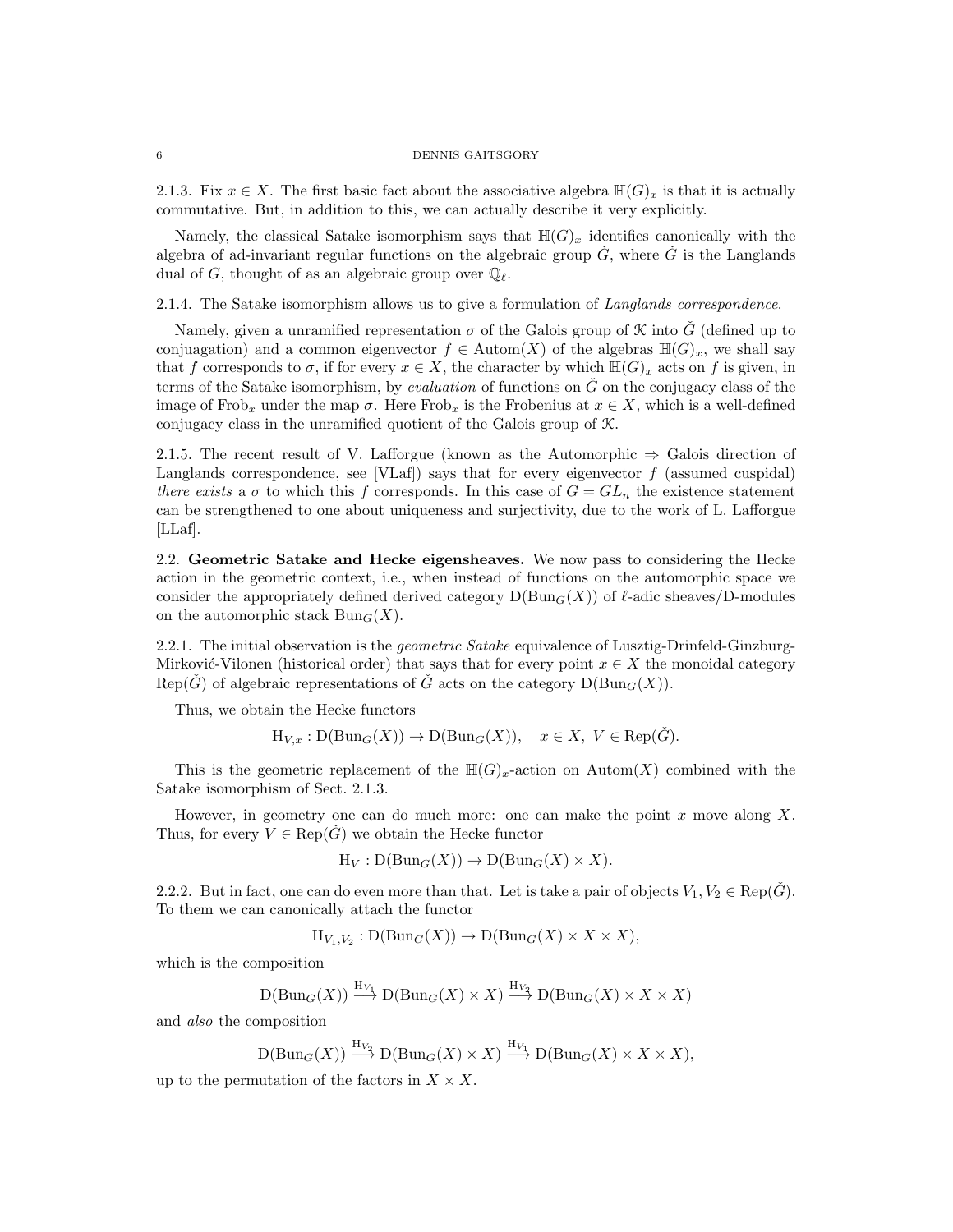A key property of this functor is that it composition with the restriction functor

$$
(\mathrm{id}_{\mathrm{Bun}_G(X)} \times \mathrm{diag}_X)^!: \mathrm{D}(\mathrm{Bun}_G(X) \times X \times X) \to \mathrm{D}(\mathrm{Bun}_G(X) \times X)
$$

identifies with the functor  $H_{V_1 \otimes V_2}$ .

2.2.3. Let us now say the same but slightly more generally and abstractly. Let  $I$  be a non-empty finite set, and let  $V_I$  be an *I*-tuple of objects of  $Rep(\hat{G})$ 

$$
(i \in I) \rightsquigarrow V_i \in \text{Rep}(\check{G}).
$$

To this datum we attach a functor

$$
\mathrm{H}_{V_I} : \mathrm{D}(\mathrm{Bun}_G(X)) \to \mathrm{D}(\mathrm{Bun}_G(X) \times X^I).
$$

When I is a singleton, we recover the functor  $H_V$ .

The assignment  $I \mapsto H_{V_I}$  is compatible with the operation of disjoint union of finite sets: for  $I = I_1 \sqcup I_2$ , the functor  $H_{V_I}$  identifies with

$$
\mathrm{D}(\mathrm{Bun}_G(X)) \stackrel{\mathrm{H}_{V_{I_1}}}{\longrightarrow} \mathrm{D}(\mathrm{Bun}_G(X) \times X^{I_1}) \stackrel{\mathrm{H}_{V_{I_2}}}{\longrightarrow} \mathrm{D}(\mathrm{Bun}_G(X) \times X^{I_1} \times X^{I_2}) \simeq \mathrm{D}(\mathrm{Bun}_G(X) \times X^I).
$$

2.2.4. Let us now be given a surjection of finite sets  $\phi: I \twoheadrightarrow J$ . Given  $V_I: I \rightarrow \text{Rep}(\check{G})$  we can create  $\phi(V_I) =: V_J$  by

$$
(2.1) \t\t V_j = \bigotimes_{i \in \phi^{-1}(j)} V_i.
$$

Let  $\text{diag}_{\phi}$  denote the map  $X^J \to X^I$ , corresponding to  $\phi$ . Then the composition

$$
\mathcal{D}(\mathrm{Bun}_G(X)) \stackrel{\mathrm{H}_{V_f}}{\longrightarrow} \mathcal{D}(\mathrm{Bun}_G(X) \times X^I) \stackrel{\left(\mathrm{id}_{\mathrm{Bun}_G(X)} \times \mathrm{diag}_{\phi}\right)^!}{\longrightarrow} \mathcal{D}(\mathrm{Bun}_G(X) \times X^J)
$$

identifies with  $H_{V_J}$ .

2.2.5. We will now perform one more manipulation. Let  $\mathcal{M}_I$  be an object of  $D(X^I)$ . We define the *endo-functor*  $H_{V_I,\mathcal{M}_I}$  of  $D(Bun_G(X))$  to be the composition of  $H_{V_I}$ , followed by the functor

$$
\mathrm{D}(\mathrm{Bun}_G(X) \times X^I) \to \mathrm{D}(\mathrm{Bun}_G(X)), \quad \mathfrak{F} \mapsto (\mathrm{pr}_{\mathrm{Bun}_G(X)})_!(\mathfrak{F} \overset{!}{\otimes} (\mathrm{pr}_{X^I})^!(\mathfrak{M}_I)).
$$

Here  $pr_{\text{Bun}_G(X)}$  and  $pr_{X^I}$  denote the two projections

$$
Bun_G(X) \leftarrow Bun_G(X) \times X^I \to X^I,
$$

and ! ⊗ is the !-tensor product of sheaves/D-modules (the !-pullback of the external tensor product by the diagonal morphism).

2.2.6. For 
$$
I = I_1 \sqcup I_2
$$
 and  $\mathcal{M} = \mathcal{M}_1 \boxtimes \mathcal{M}_2 \in D(X^I) \simeq D(X^{I_1} \times X^{I_2})$ , we have  
\n
$$
H_{V_I, \mathcal{M}_I} \simeq H_{V_{I_1}, \mathcal{M}_{I_1}} \circ H_{V_{I_2}, \mathcal{M}_{I_2}} \simeq H_{V_{I_2}, \mathcal{M}_{I_2}} \circ H_{V_{I_1}, \mathcal{M}_{I_1}}.
$$

For  $\phi: I \to J$  and  $\mathcal{M}_J \in D(X^J)$  we have

$$
H_{V_I,(\text{diag}_{\phi})_!(\mathcal{M}_J)} \simeq H_{V_J,\mathcal{M}_J}.
$$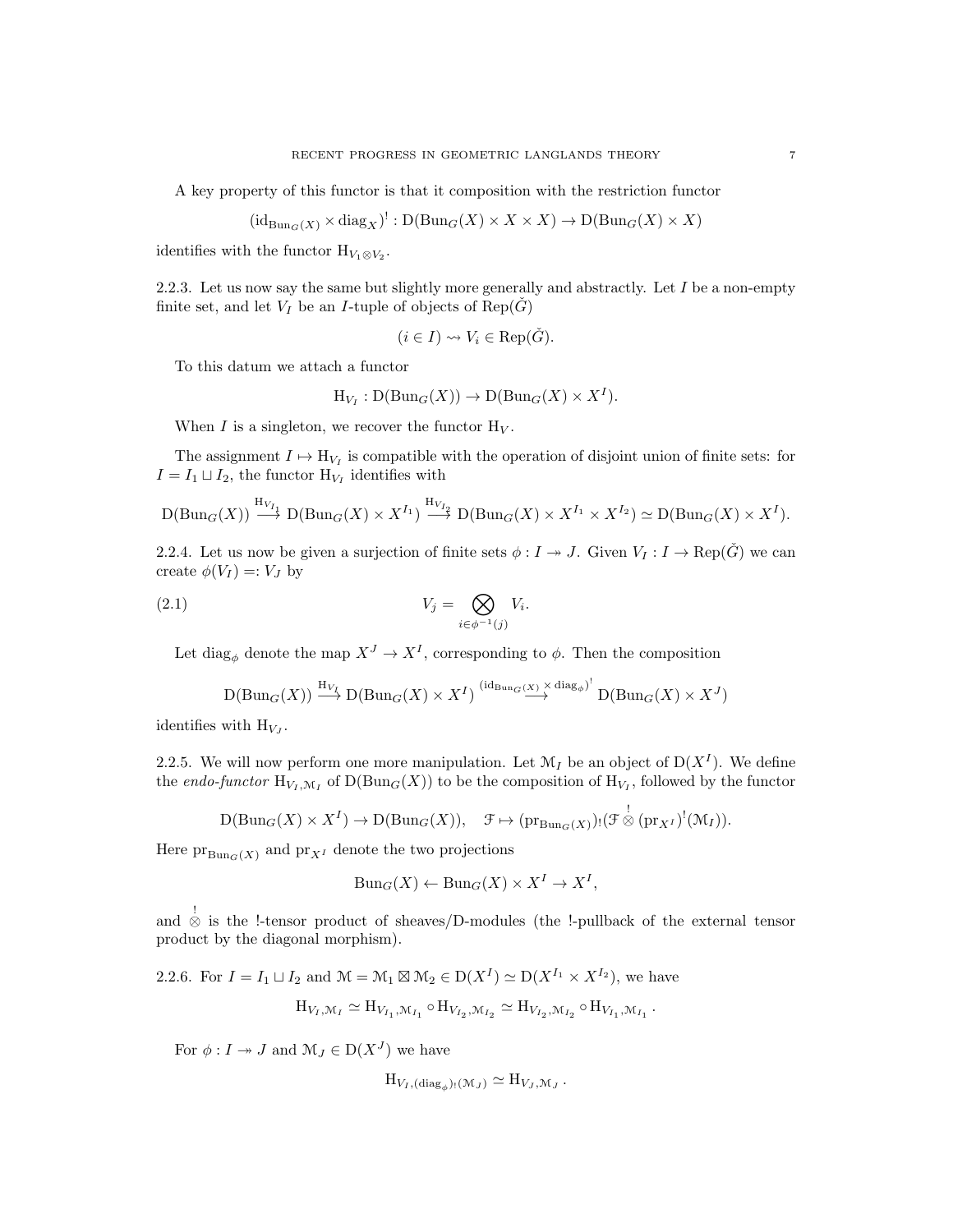2.2.7. Now, the collection of  $(I, V_I, \mathcal{M}_I)$  can be glued to a category<sup>6</sup>, by imposing the following family of relations<sup>7</sup>

$$
(I, V_I, \mathcal{M}_I) \simeq (J, V_J, \mathcal{M}_J)
$$

each time we have

$$
\phi: I \to J
$$
,  $\mathcal{M}_I = (\text{diag}_{\phi})_!(\mathcal{M}_J)$ ,  $V_J = \phi(V_I)$ .

We denote this category by  $\text{Rep}(\check{G}, \text{Ran}(X))$  (see [Ga3, Sect. 4.2] for another approach to defining  $\text{Rep}(\check{G}, \text{Ran}(X))).$ 

The operation of disjoint union of finite sets induces on  $\text{Rep}(\check{G}, \text{Ran}(X))$  a structure of non-unital (symmetric) monoidal category.

2.2.8. The upshot of all the preceding discussion is that, ultimately, the geometric Hecke action amounts to the action of the monoidal category  $\text{Rep}(G, \text{Ran}(X))$  on  $D(\text{Bun}_G(X))$ .

2.3. The spectral decomposition. In this subsection we will assume that  $k$  is of characteristic zero, and we will take  $D(-)$  to mean the derived category of D-modules.

We consider the stack  $\text{LocSys}_{\check{G}}(X)$  of de Rham  $\check{G}$ -local systems on X. We will explain the counterpart within the geometric Langlands theory of V. Lafforgue's theorem mentioned in Sect. 2.1.5, which heuristically means that the spectrum of the Hecke functors on  $D(Bun_G(X))$ is contained in  $\text{LocSys}_{\tilde{C}}(X)$ .

2.3.1. First we fix a point  $x \in X$  and an object  $V \in \text{Rep}(\check{G})$ . To this data we associate a coherent sheaf (in fact, a vector bundle) on  $\text{LocSys}_{\check{C}}(X)$ , denoted  $\text{Ev}_{V,x}$ .

Namely, the fiber of  $Ev_{V,x}$  at a point  $\sigma \in \text{LocSys}_{\check{G}}(X)$  is  $(V^{\sigma})_x$ , where  $V^{\sigma}$  is the local system (=lisse D-module) associated to the  $\check{G}$ -representation V and the  $\check{G}$ -local system  $\sigma$ , and  $(-)_x$ denotes taking the !-fiber at  $x$ .

More generally, given a finite set I and  $V_I$  as in Sect. 2.2.3, we can associate to this data an object  $Ev_{V_I}$ , which is a quasi-coherent sheaf on  $LocSys_{\check{G}}(X) \times X^I$ , equipped with a connection along  $X^I$ .

Hence, given in addition  $\mathcal{M}_I \in D(X^I)$ , we can produce

(2.2) 
$$
Ev_{V_I, \mathcal{M}_I} \in \text{QCoh}(\text{LocSys}_{\check{G}}(X))
$$

by taking the de Rham direct image of  $Ev_{V_I} \otimes (pr_{X^I})^! (M_I)$  along the projection

$$
\mathrm{pr}_{\mathrm{LocSys}_{\check{G}}(X)} : \mathrm{LocSys}_{\check{G}}(X) \times X^I \to \mathrm{LocSys}_{\check{G}}(X).
$$

The assignment

$$
(I, V_I, \mathcal{M}_I) \mapsto Ev_{V_I, \mathcal{M}_I}
$$

defines a symmetric monoidal functor

(2.3)  $\text{Ev}: \text{Rep}(\check{G}, \text{Ran}(X)) \to \text{QCoh}(\text{LocSys}_{\check{G}}(X)).$ 

We have the following result:

**Proposition 2.3.2** (D.G and J. Lurie, unpublished). The functor Ev admits a fully faithful right adjoint.

<sup>6</sup>As always, 'category' means 'DG category'.

 $7$ Formally, we take the co-end in DGCat of the following functors from the category of non-empty finite sets and surjections: one takes I to  $\text{Rep}(\check{G})^{\otimes I}$  and another to  $D(X^I)$ .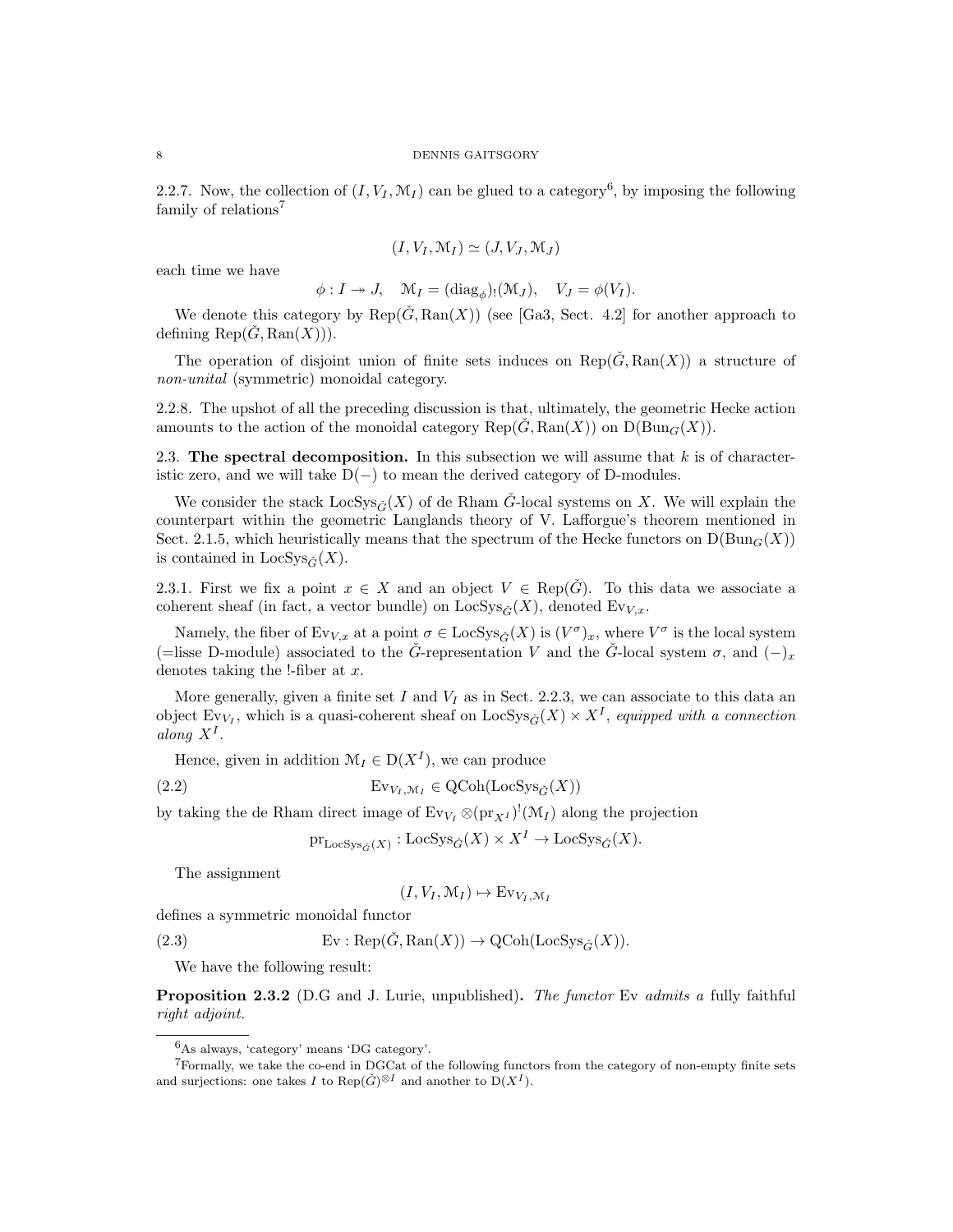In other words, the above proposition says that  $Q\text{Coh}(\text{LocSys}_{\tilde{C}}(X))$  is a localization (a.k.a., Verdier quotient) of  $\text{Rep}(\check{G}, \text{Ran}(X))$  by a full subcategory, which is moreover a monoidal ideal.

2.3.3. According to Proposition 2.3.2, given an action of the monoidal category  $\text{Rep}(\check{G}, \text{Ran}(X))$ on some category **C**, if this action factors through an action of  $QCoh(LocSys_{\tilde{C}}(X))$  on **C**, then it does so uniquely. Moreover, this happens if and only if the objects in

$$
\ker(\mathrm{Ev}) \subset \mathrm{Rep}(\check{G}, \mathrm{Ran}(X))
$$

act on C by zero.

2.3.4. We are now ready to state the theorem (this is [Ga3, Theorem 4.5.2]) about the spectral decomposition of  $D(Bun_G(X))$  along  $LocSys_{\tilde{C}}(X)$ . Recall the action of  $Rep(\tilde{G}, Ran(X))$  on  $D(Bun_G(X))$  from Sect. 2.2.8.

Theorem 2.3.5 (V. Drinfeld, D.G.). The action of

$$
\ker(\mathrm{Ev}) \subset \mathrm{Rep}(\check{G}, \mathrm{Ran}(X))
$$

on  $D(Bun_G(X))$  is zero.

According to Sect. 2.3.3, from Theorem 2.3.5 we obtain a canonically defined action of the monoidal category  $\mathrm{QCoh}(\mathrm{LocSys}_{\check{C}}(X))$  on  $\mathrm{D}(\mathrm{Bun}_G(X))$ , in such a way that the objects  $\mathrm{Ev}_{V_1,\mathcal{M}_I}$ (see (2.2)) acts as the endo-functors  $H_{V_I,\mathcal{M}_I}$ .

We refer to this action as the 'spectral decomposition of  $D(Bun_G(X))$  along  $LocSys_{\tilde{G}}(X)'$ .

2.4. Relation to the 'vanishing conjecture' of [FGV]. In the paper [FGV] a certain conjecture was proposed (for which the sheaf-theoretic context can be either  $\ell$ -adic sheaves or D-modules), and it was shown that this conjecture implies the existence of Hecke eigensheaves for  $GL_n$ . This conjecture was subsequently proved in [Ga1].

In this subsection we will show that in the context of D-modules, the vanishing conjecture from [FGV] is a particular case of Theorem 2.3.5 .

2.4.1. Let G be  $GL_n$ . We consider the stack  $Bun_n(X) := Bun_{GL_n}$ . For a non-negative integer d, let  $Mod_{n,d}(X)$  be the stack classifying triples

$$
(\mathcal{M}, \mathcal{M}', \alpha),
$$

where M, M' are rank-n vector bundles on X, and  $\alpha$  is an injection  $\mathcal{M} \hookrightarrow \mathcal{M}'$  as coherent sheaves so that the quotient  $\mathcal{M}/\mathcal{M}$  (which is a priori a torsion sheaf on X) has length d.

We have the projections

$$
\mathrm{Bun}_n(X) \xleftarrow{\overleftarrow{h}} \mathrm{Mod}_{n,d}(X) \xrightarrow{\overrightarrow{h}} \mathrm{Bun}_n(X)
$$

where  $\overleftarrow{h}(\mathcal{M}, \mathcal{M}', \alpha) = \mathcal{M}$  and  $\overleftarrow{h}(\mathcal{M}, \mathcal{M}', \alpha) = \mathcal{M}'.$ 

Let

$$
\overset{\circ}{\mathrm{Mod}}_{n,d}(X) \overset{j}{\hookrightarrow} \mathrm{Mod}_{n,d}(X)
$$

◦

be the open substack corresponding to the condition that the quotient  $\mathcal{M}'/\mathcal{M}$  be regular semisimple (i.e., the direct sum of  $d$  sky-scrapers concentrated in distinct points of  $X$ ).

We have a projection

$$
\overset{\circ}{\mathrm{Mod}}_{n,d}(X) \stackrel{s}{\to} \overset{\circ}{X}{}^{(d)}
$$

that remembers the support of  $\mathcal{M}'/\mathcal{M}$ , where  $\mathring{X}^{(d)} \subset X^{(d)}$  is the open subscheme of multiplicityfree divisors.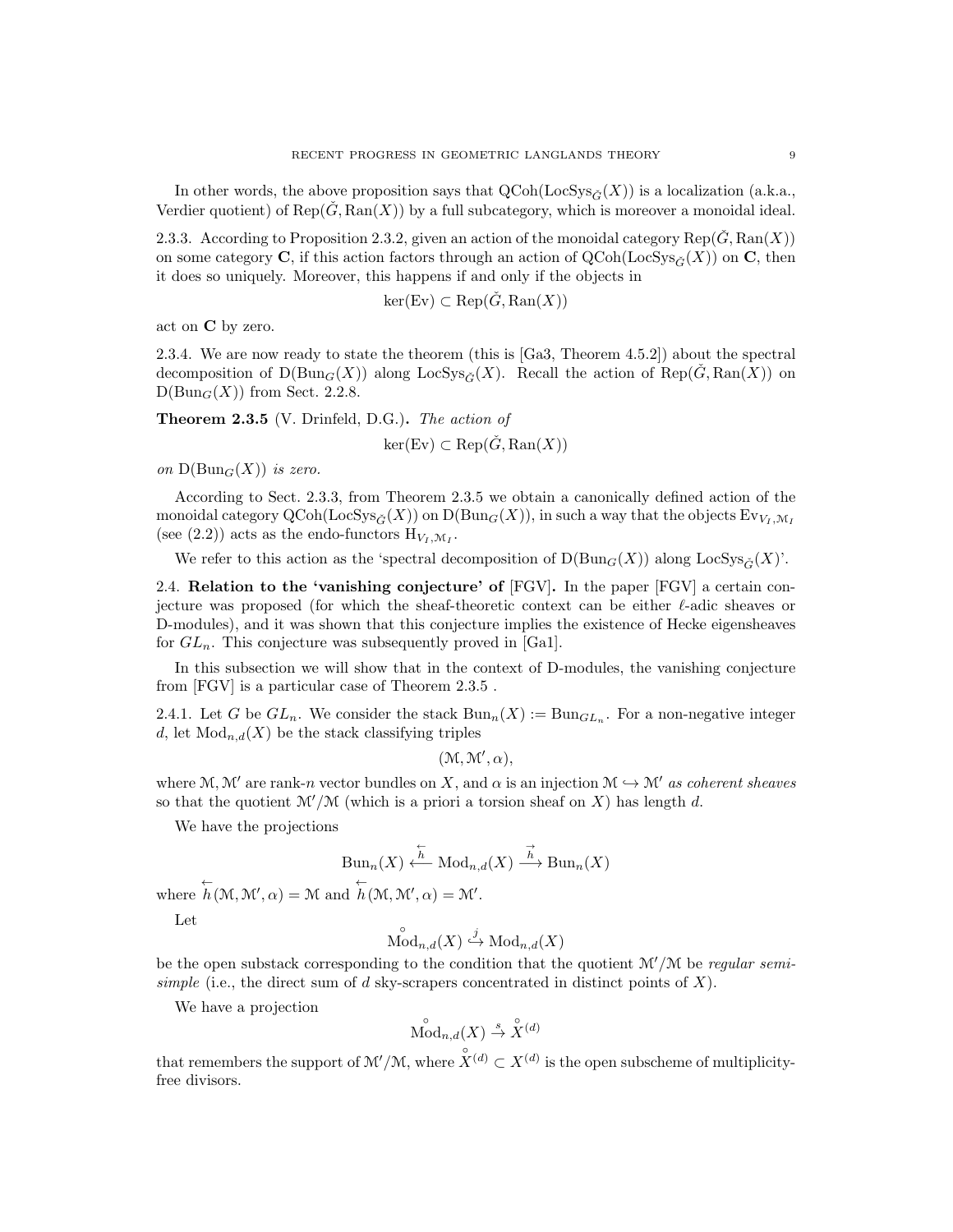2.4.2. Let  $E$  be a local system on  $X$  (of an arbitrary finite rank). We form its symmetric power  $E^{(d)}$ , which is a local system of rank  $\text{rk}(E) \circ d$  when restricted to  $\hat{X}^{(d)}$ . We consider the object

$$
\mathfrak{L}_{E,d} \in \text{Mod}_{n,d}(X),
$$

(known as Laumon's sheaf) defined as

$$
\mathfrak{L}_{E,d} := j_{!*}(s^*(E^{(d)})),
$$

where  $j_{!*}$  is the operation of Goresky-MacPherson extension (applied to the local system  $s^*(E^{(d)})$  on  $\bigwedge^{\circ} \mathrm{od}_{n,d}(X)$ ).

We define the averaging functor

$$
\mathrm{Av}_{E,d} : \mathrm{D}(\mathrm{Bun}_n(X)) \to \mathrm{D}(\mathrm{Bun}_n(X)), \quad \mathrm{Av}_{E,d}(\mathcal{F}) := \overrightarrow{h}_!(\overleftarrow{h}^!(\mathcal{F}) \overset{!}{\otimes} \mathfrak{L}_{E,d}).
$$

The vanishing conjecture of [FGV]/theorem of [Ga1] says:

**Theorem 2.4.3.** Suppose that E is irreducible and  $\text{rk}(E) > n$  and  $d > (2g - 2) \cdot n \cdot \text{rk}(E)$ . Then  $Av_{E,d} = 0$ .

2.4.4. Let us specialize again to the case when k is of characteristic 0, and  $D(-)$  is the derived category of D-modules. We claim that in the case, Theorem 2.4.3 is a tiny particular case of Theorem 2.3.5.

Indeed, it is easy to see that the functor  $Av_{E,d}$  is given by the action of a particular object  $\mathcal{A}_{E,d} \in \text{Rep}(\check{G}, \text{Ran}(X)).$  Moreover,

$$
\text{Ev}(\mathcal{A}_{E,d}) \in \text{QCoh}(\text{LocSys}_{\check{G}}(X))
$$

is calculated as follows:

We note that for  $G = GL_n$ , we have  $\check{G} = GL_n$  and the fiber of  $Ev(\mathcal{A}_{E,d})$  at  $\sigma \in \text{LocSys}_{\check{G}}(X)$ is given by

$$
H(X^{(d)}, (E \otimes E_{\sigma})^{(d)}),
$$

where  $E_{\sigma}$  is then-dimensional local system corresponding to  $\sigma$ .

Now, in order to deduce Theorem 2.4.3, we notice that the above cohomology identifies with

$$
\text{Sym}^d(H(X, E \otimes E_{\sigma})),
$$

and the latter vanishes for all  $\sigma$  under the conditions on E and d specified in the theorem.

2.4.5. Let us also note that for  $k = \mathbb{F}_q$ , Theorem 2.4.3 says something quite non-trivial even about the classical Hecke operators acting on  $\text{Autom}(X)$ . Namely, it says that if f is a joint eigenvector of the Hecke algebras  $H(G)_x$  with characters

$$
(\lambda_{x,1},...,\lambda_{x,n}/\text{permutation}),
$$

then the Rankin-Selberg L-function

$$
L(E, f, t) = \prod_{x} \frac{1}{1 - t^{\deg_x} \cdot (\lambda_{x,1} + \dots + \lambda_{x,n}) \cdot \text{Tr}(\text{Frob}_x, E_x)}
$$

is actually a polynomial of degree  $\leq (2g - 2) \cdot n \cdot \text{rk}(E)$ .

## 3. Global unramified geometric Langlands

In this section we let the ground field  $k$  be of characteristic zero.

## 3.1. Why the best hope does not work.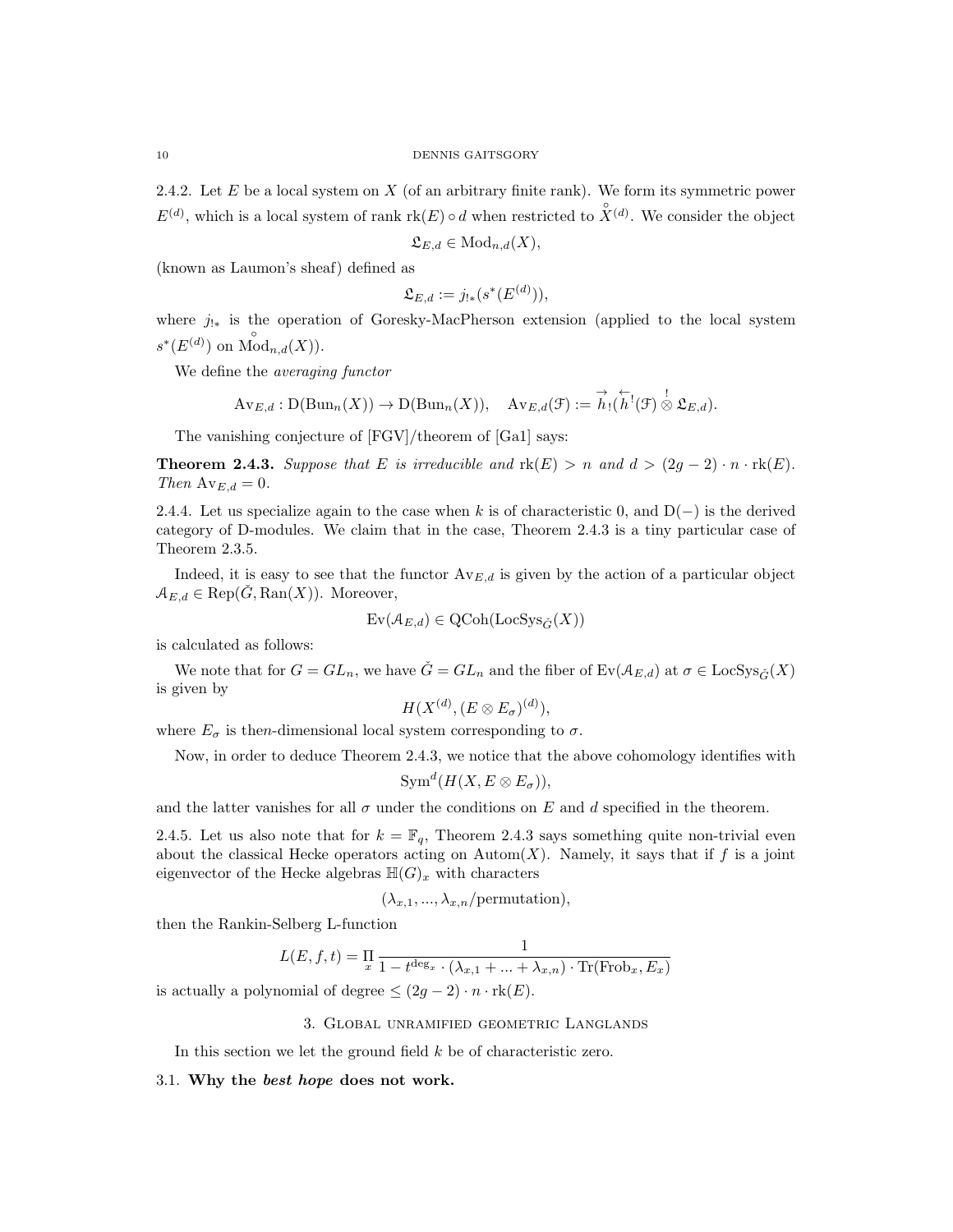3.1.1. The categorical global unramified geometric Langlands theory aimes to compare the categories  $D(Bun_G(X))$  and  $QCoh(LocSys_{\tilde{G}}(X))$ . So far, by Theorem 2.3.5, we have that the monoidal category  $\text{QCoh}(\text{LocSys}_{\tilde{C}}(X))$  acts on  $\text{D}(\text{Bun}_G(X))$ . Therefore, the datum of a  $QCoh(LocSys_{\tilde{C}}(X))$ -linear functor

 $QCoh(LocSys_{\check{C}}(X)) \to D(Bun_G(X))$ 

amounts to a choice of an object in  $D(Bun_G(X))$ .

Based on many pieces of evidence, the object in  $D(Bun_G(X))$  that we want to choose for the global geometric Langlands equivalence is the 'first Whittaker coefficient'<sup>8</sup>. Thus, we obtain a functor

(3.1) 
$$
\mathbb{L}_G : \mathrm{QCoh}(\mathrm{LocSys}_{\check{G}}(X)) \to \mathrm{D}(\mathrm{Bun}_G(X)).
$$

3.1.2. When  $G = T$  is a torus, the above functor  $\mathbb{L}_G$  is the generalized Fourier-Mukai transform studied by G. Laumon. In particular, it is an equivalence.

However, the functor  $\mathbb{L}_G$  cannot be an equivalence as long G is non-commutative. The reason is that there are objects in  $D(Bun_G(X))$  that are Whittaker-degenerate. For example, the constant D-module on  $Bun_G(X)$  is Whittaker-degenerate.

Remark 3.1.3. Another heuristic piece of evidence for why the category  $D(\text{Bun}_G(X))$  cannot be equivalent to  $QCoh(LocSys_{\tilde{G}}(X))$  comes from the classical theory of automorphic functions:

It is known that automorphic representations are parameterized not by Langlands parameters (i.e., Galois representations) but by Arthur parameters, where the latter are conjugacy lasses of pairs  $(\sigma, A)$  with  $\sigma$  being a representation of the Galois group of X into  $\tilde{G}$ , and A is a nilpotent element of the Lie algebra of  $\check{G}$  that commutes with  $\sigma$ .

3.2. How to make the best hope work? In  $[AG1]$  an idea was suggested as to how one can modify the best hope to make it work.

This modification consists of tweaking the Galois side, i.e., replacing  $QCoh(LocSys_{\tilde{G}}(X))$  by some other (but closely related) category, while leaving the automorphic side intact. This tweak happens within homological algebra and has to do with the fact that the category  $QCoh(LocSys_{\check{G}}(X))$  is of infinite cohomological dimension.

3.2.1. In order to explain it we consider the following example. Consider the differential graded algebra  $A := k[\epsilon]$ , where  $\epsilon$  is a free generator in degree  $-1$  and its differential is zero (so the differential on all of A is actually zero).

Consider the (derived) category A-mod of A-modules. Inside we consider the full subcategory

$$
A\text{-mod}^\mathrm{perf}\subset A\text{-mod}
$$

spanned by *perfect complexes*, i.e., those objects that can be obtained by a finite process of taking directs sums, summands and cones from the object  $A \in A$ -mod itself.

We can also consider the full subcategory A-mod<sup>f.g.</sup> ⊂ A-mod spanned by objects that have finite-dimensional cohomologies, all of which are finite-dimensional as vector spaces over  $k$ .

Since  $A \in A$ -mod<sup>f.g.</sup>, we have the inclusion

 $A$ -mod<sup>perf</sup> ⊂  $A$ -mod<sup>f.g</sup>,

 ${}^{8}$ It is denoted Poinc(W<sub>vac</sub>) in [Ga3, Sect. 5.7.4].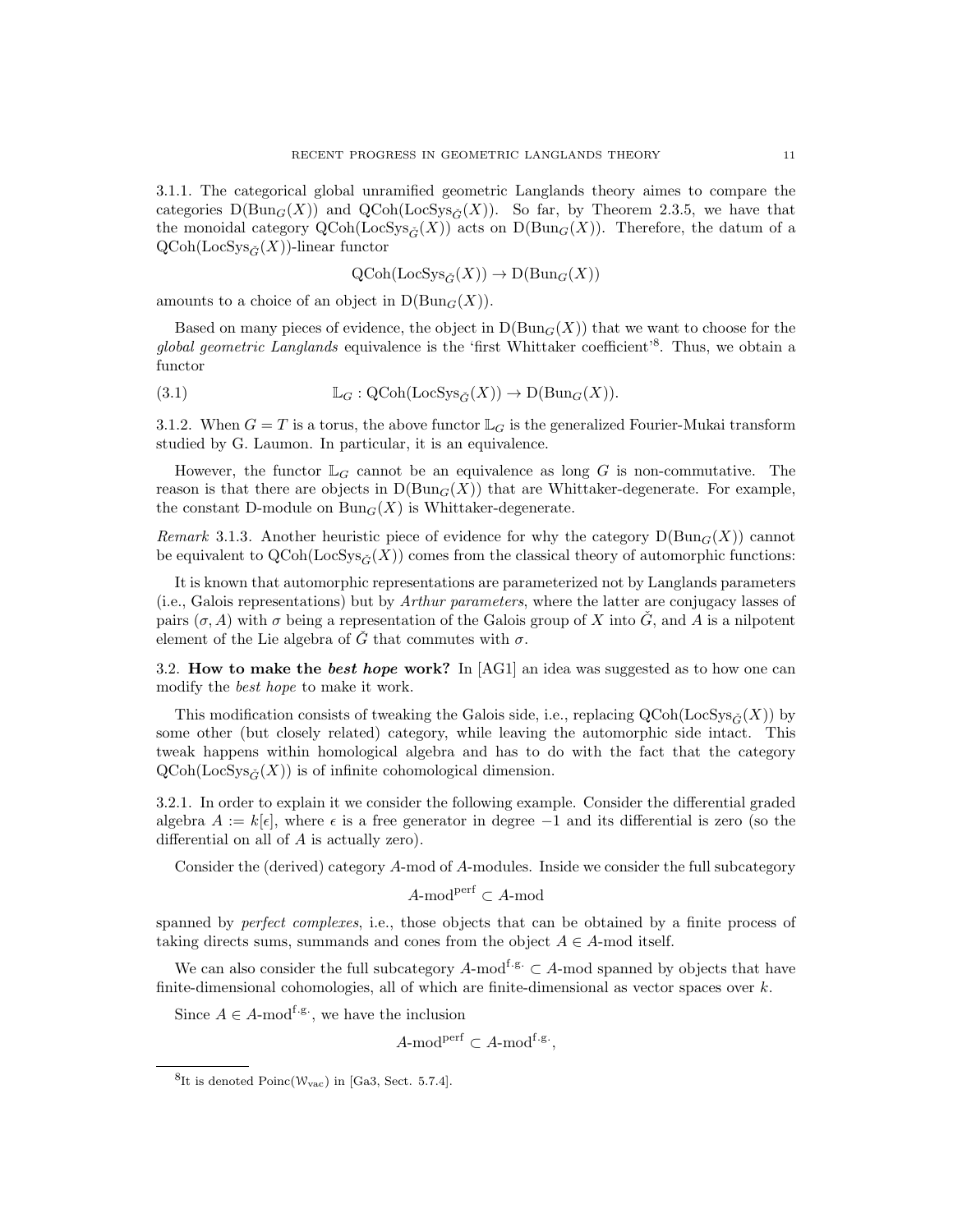but it is not an equality. In fact, the Verdier quotient  $A$ -mod<sup>f.g.</sup>/ $A$ -mod<sup>perf</sup> is equivalent to the category B-mod<sup>f.g.</sup>, where  $B = k[\eta, \eta^{-1}]$ , where  $\eta$  is a free generator in degree 2 and its differential is zero.

Remark 3.2.2. A similar phenomenon in the category of representations of a finite group with torsion coefficients leads to the notion of Tate cohomology.

3.2.3. More generally, let V be a finite-dimensional vector space, and consider the DG algebra (with zero differential)  $A := Sym(V[1])$ . As above we consider the categories

$$
A\text{-mod}^{\text{perf}} \subset A\text{-mod}^{\text{f-g}}.
$$

However, one can now notice that to every conical Zariski-closed subset  $\mathcal{N} \subset V$  one can attach a full subcategory

$$
A\text{-mod}_{\mathcal{N}}^{\mathbf{f}.\mathbf{g.}}\subset A\text{-mod}^{\mathbf{f}.\mathbf{g.}},
$$

such that:

$$
\begin{cases} A\text{-mod}_{\mathcal{N}}^{f.g.} = A\text{-mod}^{\text{perf}} \text{ if } \mathcal{N} = 0; \\ A\text{-mod}_{\mathcal{N}}^{f.g.} = A\text{-mod}^{f.g.} \text{ if } \mathcal{N} = V. \end{cases}
$$

3.2.4. Even more generally, let Y be a scheme (or algebraic stack), which is a *locally complete* intersection. To Y one attaches another scheme/stack (see [AG1, Sect. 2.3]), denoted  $\text{Sing}(Y)$ , whose k-points are pairs  $(y, \xi)$ , where y is a k-point of Y, and  $\xi$  is an element of the vector space  $H^{-1}(T^*_y(Y))$ , where  $T^*_y(Y)$  is the *derived cotangent space* at y, i.e., the fiber of the cotangent complex<sup>9</sup> of Y at y.

Let  $\text{Coh}(Y)$  be the full subcategory of  $\text{QCoh}(Y)$  consisting of objects with finitely many cohomologies, each of which is coherent (i.e., locally finitely generated) as a sheaf on Y . In [AG1, Sect. 4] the following construction is performed: to every conical Zariski-closed subset  $\mathcal{N} \subset \text{Sing}(Y)$  one attaches a full subcategory

$$
Coh_{\mathcal{N}}(Y) \subset Coh(Y).
$$

Again, we have:

$$
\begin{cases} \text{Coh}_{\mathcal{N}}(Y) = \text{Perf}(Y) \text{ if } \mathcal{N} = \{ \bigcup_{y \in Y} (y, 0) \}; \\ \text{Coh}_{\mathcal{N}}(Y) = \text{Coh}(Y) \text{ if } \mathcal{N} = \text{Sing}(Y), \end{cases}
$$

where  $\text{Perf}(Y) \subset \text{Coh}(Y)$  is the subcategory of perfect objects (complexes that locally on Y can be represented by a finite complex of free sheaves of finite rank).

3.2.5. The enlargement

$$
Perf(Y) \rightsquigarrow \mathrm{Coh}_{\mathcal{N}}(Y)
$$

is exactly the tweak that we will perform on the Galois side of the global unramified geometric Langlands theory. However, there is one point of difference.

For multiple reasons, it is more convenient to work with large (technical term: *cocomplete* compactly generated) categories (such as  $QCoh(Y)$ ), i.e., categories that admit arbitrary direct sums (and generated by a set of compact objects). The datum of such a category is equivalent to the datum of its full subcategory of compact objects (in the case of  $QCoh(Y)$ , its subcategory of compact objects is exactly  $\text{Perf}(Y)$ ), which is a small category. The inverse procedure (recovering a large category from a small one) is called ind-completion, see [GR1, Sect. 7.2].

<sup>&</sup>lt;sup>9</sup>We recall that locally complete intersections are characterized by the property that  $H^{-i}(T^*_y(Y)) = 0$  for all y and  $i > 1$ .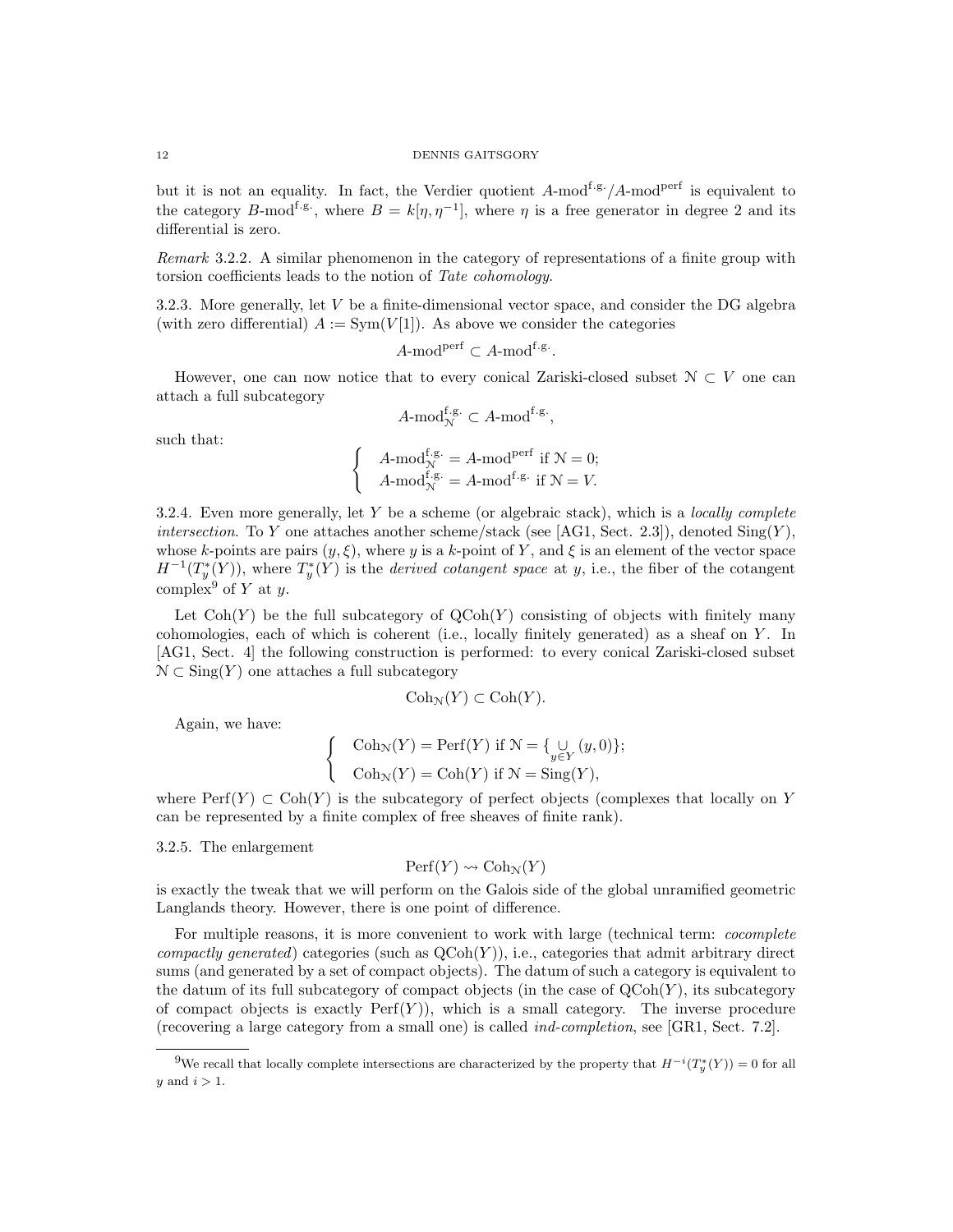The large subcategory corresponding to  $\text{Coh}_{\mathcal{N}}(Y)$  is denoted IndCoh<sub>N</sub> $(Y)$ . The inclusion  $\text{Perf}(Y) \subset \text{Coh}_{\mathcal{N}}(Y)$  extends to a fully faithful functor

$$
\mathrm{QCoh}(Y) \hookrightarrow \mathrm{IndCoh}_{\mathcal{N}}(Y),
$$

which admits a right adjoint, given by ind-extending the tautological embedding

$$
Coh_{\mathcal{N}}(Y) \hookrightarrow Coh(Y) \hookrightarrow QCoh(Y).
$$

3.2.6. For any N, the category IndCoh<sub>N</sub> $(Y)$  carries a t-structure<sup>10</sup>, and the functor

$$
IndCoh_{\mathcal{N}}(Y) \to \mathrm{QCoh}(Y)
$$

(right adjoint to the tautological inclusion) is t-exact. Moreover, the above functor induces an equivalence of the corresponding bounded below subcategories

$$
IndCoh_{\mathcal{N}}(Y)^{+} \to \mathrm{QCoh}(Y)^{+},
$$

see [AG1, Sect. 4.4].

So, the difference between  $\text{QCoh}(Y)$  and Ind $\text{Coh}_{\mathcal{N}}(Y)$  'occurs at  $-\infty$ '. Note that there is no contradiction here: the t-structure on  $\text{IndCoh}_{\mathcal{N}}(Y)$  is non-separated, that is, there are non-zero objects all of whose cohomologies vanish.

3.3. Back to LocSys<sub> $\tilde{\sigma}(X)$ </sub>. The modification of the Galois side of geometric Langlands, proposed in [AG1], is of the form

 $IndCoh_{\mathcal{N}}(LocSys_{\tilde{C}}(X)),$ 

for a particular conical Zariski-closed subset  $\mathcal{N} \subset \text{Sing}(\text{LocSys}_{\tilde{C}}(X)).$ 

3.3.1. First, we describe the stack  $\text{Sing}(\text{LocSys}_{\tilde{G}}(X)).$  By unwinding the definition of the cotangent complex (see [AG1, Sect. 10.4.6]), we obtain that  $\text{Sing}(\text{LocSys}_{\tilde{C}}(X))$  is the moduli stack of pairs  $(\sigma, A)$ , where  $\sigma \in \text{LocSys}_{\tilde{G}}(X)$  and A is a *horizontal* section of the local system associated with the co-adjoint representation of  $\tilde{G}$ .

Choosing an ad-invariant symmetric bilinear form on  $\check{g}$ , we can think of A as a section of the local system associated with the adjoint representation of  $\check{G}$ . We let

$$
\mathcal{N} \subset \text{Sing}(\text{LocSys}_{\check{G}}(X))
$$

be the global nilpotent cone, i.e., the set of those  $(\sigma, A)$  for which A is nilpotent as a section of the local system of Lie algebras  $\check{\mathfrak{g}}_{\sigma}$  (equivalently, the value of A in the fiber of  $\check{\mathfrak{g}}_{\sigma}$  at some/every point of X should be nilpotent).

3.3.2. Thus, the proposed category on the Galois side of global unramified geometric Langlands is IndCoh<sub>N</sub>(LocSys<sub> $\check{C}(X)$ ) for the above choice of N.</sub>

We note that if  $G = T$  is a torus, the nilpotent cone in  $\check{g}$  is zero. So, in this case

$$
IndCoh_{\mathcal{N}}(LocSys_{\check{T}}(X)) = QCoh(LocSys_{\check{T}}(X)),
$$

i.e., the Galois side is the same as in the original best hope (as it should be, because the best hope is realized by the Fourier-Mukai transform).

However, this modification is nontrivial as soon as  $G$  is non-commutative. The most singular point of LocSys<sub> $\tilde{G}(X)$ </sub> is one corresponding to the *trivial local system*. Around this point, the difference between  $\text{IndCoh}_{\mathcal{N}}(\text{LocSys}_{\tilde{G}}(X))$  and the initial  $\text{QCoh}(\text{LocSys}_{\tilde{G}}(X))$  is the largest.

<sup>&</sup>lt;sup>10</sup>This is one of the reasons to work with the large category  $IndCoh_N(Y)$  as opposed to the small category  $Coh_{\mathcal{N}}(Y)$ .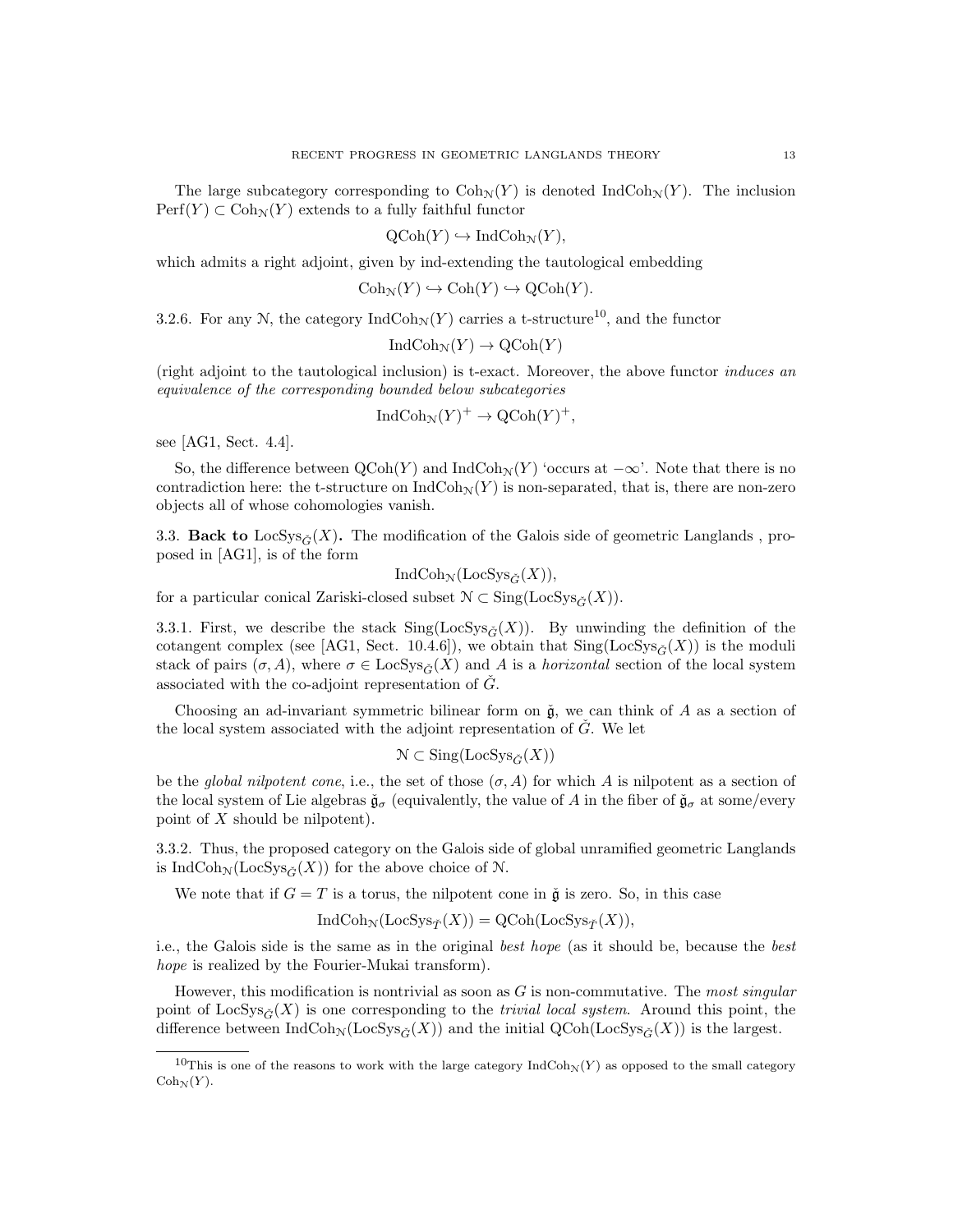#### 14 DENNIS GAITSGORY

Consider now the open substack

$$
\mathrm{LocSys}_{\check{G}}^{\mathrm{irred}}(X) \subset \mathrm{LocSys}_{\check{G}}(X)
$$

consisting of irreducible local systems. It is easy to see that the corresponding inclusion

 $\operatorname{QCoh}(\operatorname{LocSys}^{\operatorname{irred}}_{\check{G}}(X)) \subset \operatorname{IndCoh}_{\mathcal{N}}(\operatorname{LocSys}^{\operatorname{irred}}_{\check{G}}(X))$ 

is an equality. So, the modification does not affect the irreducible  $locus^{11}$ .

3.3.3. Thus, the proposed version of the global unramified geometric Langlands equivalence reads as follows:

Conjecture 3.3.4. There is a canonically defined equivalence of categories

 $\mathbb{L}_G : \text{IndCoh}_{\mathcal{N}}(\text{LocSys}_{\tilde{C}}(X)) \to \text{D}(\text{Bun}_G(X)).$ 

The above statement of Conjecture 3.3.4 is too loose. The paper [Ga3] lists a list of compatibility requirements that fix  $\mathbb{L}_G$  is uniquely.

Remark 3.3.5. One can view Conjecture 3.3.4 as restoring the Arthur parameters (as opposed to just Langlands parameters) that were missing in the original best hope. Indeed, they appear as obstructions to temperedness, i.e., as obstructions for an object of  $D(\text{Bun}_G(X))$  to be in the essential image of  $QCoh(LocSys_{\check{C}}(X)).$ 

Remark 3.3.6. Recall that in Sect. 3.2.6 we said that the difference between the categories IndCoh<sub>N</sub>(LocSys<sub> $\check{G}(X)$ ) and QCoh(LocSys<sub> $\check{G}(X)$ </sub>) 'occurs at  $-\infty$ ' with respect to their respective</sub> t-structures. On the other hand, the failure of the functor (3.1) to be an equivalence happens already at the level of the corresponding bounded categories: indeed, recall that the constant D-module on Bun<sub>G</sub>(X) is not in the image of QCoh(LocSys<sub>G</sub>(X)). This 'contradiction' is explained by the fact that the functor  $\mathbb{L}_G$  in Conjecture 3.3.4 is of inifinite cohomological amplitude.

3.4. What is known? An outline of how one might go about proving Conjecture 3.3.4 was proposed in [Ga3]. Here will summarize the main ideas of the proposed proof and comment on its status. It consists of the following steps.

3.4.1. On the automorphic side one constructs a category, denoted Whit $_{G,G}^{\text{ext}}(X)$  (called the extended Whittaker category, see [Ga3, Sect. 8.2]) and a functor of Whittaker expansion

(3.2) 
$$
\operatorname{coeff}_{G,G}^{\operatorname{ext}}: \operatorname{D}(\operatorname{Bun}_G(X)) \to \operatorname{Whit}_{G,G}^{\operatorname{ext}}(X).
$$

In [Ga3, Conjecture 8.2.9] it is conjectured that the functor  $\text{coeff}_{G,G}^{\text{ext}}$  is fully faithful, and this conjecture is proved in [Ber] for  $G = GL_n$ .

3.4.2. The category Whit $_{G,G}^{\text{ext}}(X)$  can be thought of as fibered over the space of characters ch of  $N(A)$  trivial on  $N(K)$ , where for each  $\chi \in \mathfrak{ch}$  we consider the category of D-modules on  $G(\mathbb{O})\backslash G(\mathbb{A})$  that transform according to  $\chi$  with respect to the action of  $N(\mathbb{A})$ .

The space ch splits according to the pattern of how degenerate the character is, i.e., it is a union of locally closed subspaces  $\mathfrak{ch}^P$ , where P runs over the poset of standard parabolics of G. For each P, we obtain the corresponding full subcategory  $\text{Whit}_{G,P}(X)$ .

For example, for  $P = G$ , we obtain the the usual Whittaker category, denoted Whit $_{G,G}(X)$ , see [Ga3, Sect. 5].

For  $P = B$ , the category Whit $_{G,B}(X)$  is the principal series category of [Ga3, Sect. 6].

<sup>&</sup>lt;sup>11</sup>This fact may arouse suspicions in the validity of the proposed form of the geometric Langlands conjecture for groups other than  $GL_n$ .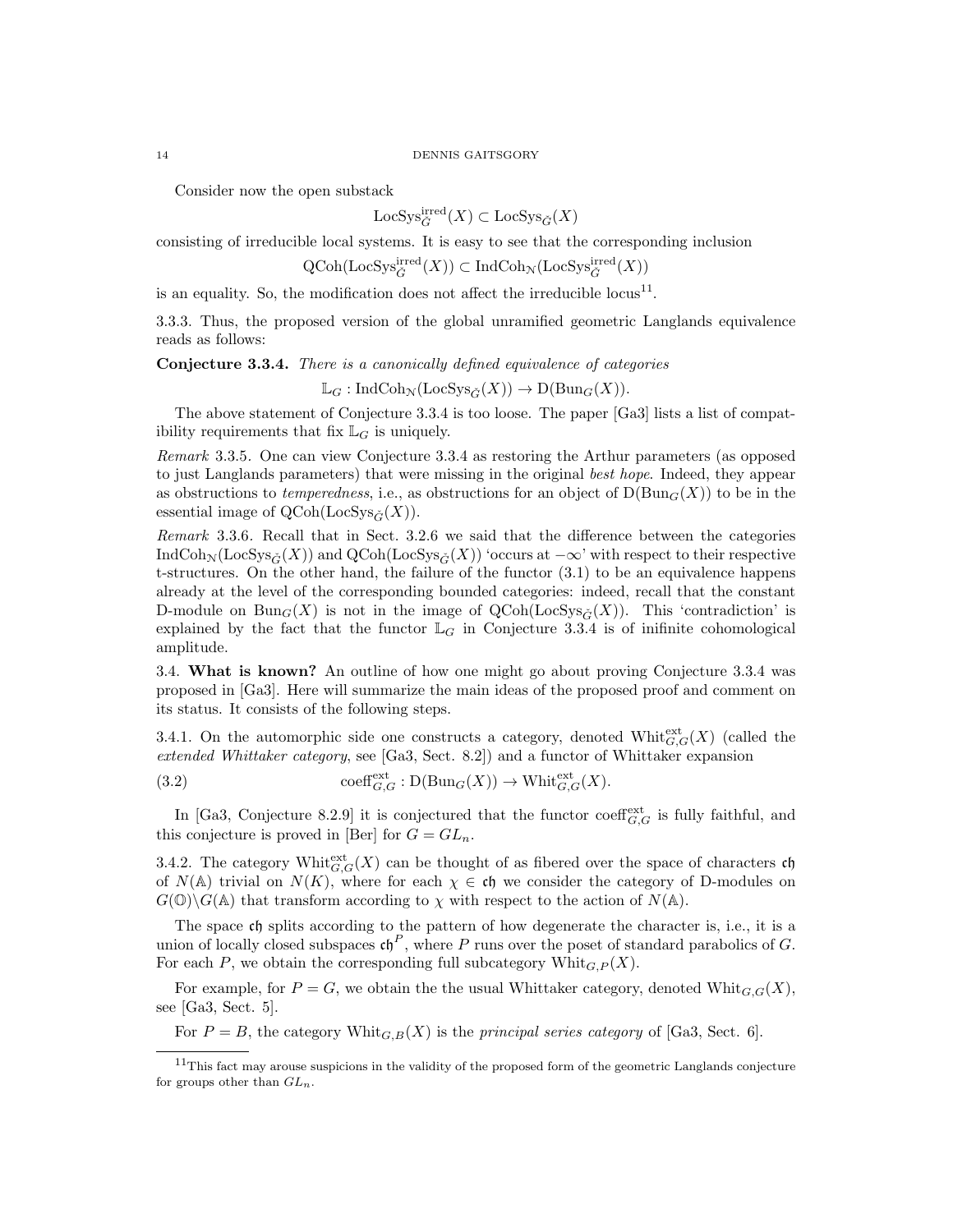3.4.3. On the Galois side one constructs a category, denoted  $G\text{lie}(\hat{G})_{\text{spec}}$ , and a functor

(3.3) 
$$
\operatorname{IndCoh}_{\mathcal{N}}(\operatorname{LocSys}_{\check{G}}(X)) \to \operatorname{Glue}(\check{G})_{\operatorname{spec}}.
$$

In [AG2] it is shown that (3.3) is fully faithful.

3.4.4. The category Glue( $\check{G}$ )<sub>spec</sub> is glued from the categories

 $\operatorname{QCoh}_{\operatorname{conn}/\operatorname{LocSys}_{\check{G}}(X)}(\operatorname{LocSys}_{\check{P}}(X)),$ 

where  $\check{P}$  runs through the poset of standard parabolics of  $\check{G}$ .

In the above formula,  $Q\text{Coh}_{\text{conn}/\text{LocSys}_{\check{G}}(X)}(\text{LocSys}_{\check{P}}(X))$  is the (derived) category of quasicoherent sheaves on the stack  $LocSys_{\check{P}}(X)$ , endowed with a *connection* along the fibers of the map  $\text{LocSys}_{\check{P}}(X) \to \text{LocSys}_{\check{G}}(X)$ . These notions need to be understood in the sense of derived algebraic geometry, see [Ga3, Sect. 6.5].

For example, for  $P = G$ , we have

$$
\operatorname{QCoh}_{\operatorname{conn}/\operatorname{LocSys}_{\check{G}}(X)}(\operatorname{LocSys}_{\check{P}}(X)) = \operatorname{QCoh}(\operatorname{LocSys}_{\check{G}}(X)),
$$

i.e., this is the usual (unmodified) derived category of quasi-coherent sheaves on LocSys $\tilde{\sigma}(X)$ .

3.4.5. Assuming Conjecture 3.3.4 for *proper Levi subgroups* of  $G$ , and certain auxiliary results, one constructs a fully faithful functor

(3.4) 
$$
\text{Glue}(\check{G})_{\text{spec}} \to \text{Whit}_{G,G}^{\text{ext}}(X).
$$

The construction of (3.4) with the required properties is complete for  $G = GL_2$ , and it is a question of time before it becomes available for any G.

3.4.6. The functor (3.4) is glued from the fully faithful functors

$$
\operatorname{QCoh}_{\operatorname{conn}/\operatorname{LocSys}_{\check{G}}(X)}(\operatorname{LocSys}_{\check{P}}(X)) \to \operatorname{Whit}_{G,P}(X).
$$

For example, for  $P = G$ , the corresponding functor

$$
\text{QCoh}(\text{LocSys}_{\check{G}}(X)) \to \text{Whit}_G(X)
$$

is the composition of the functor

$$
\text{QCoh}(\text{LocSys}_{\check{G}}(X)) \to \text{Rep}(\check{G}, \text{Ran}(X)),
$$

right adjoint to the functor Ev of (2.3) followed by the Casselman-Shalika equivalence

$$
Rep(\check{G}, Ran(X)) \simeq Whit_G(X).
$$

Here, Whit<sub>G</sub>(X) is a slight modification of Whit<sub>G,G</sub>(X) that has to do with the center of G, see [Ga3, Sect. 5.6.7].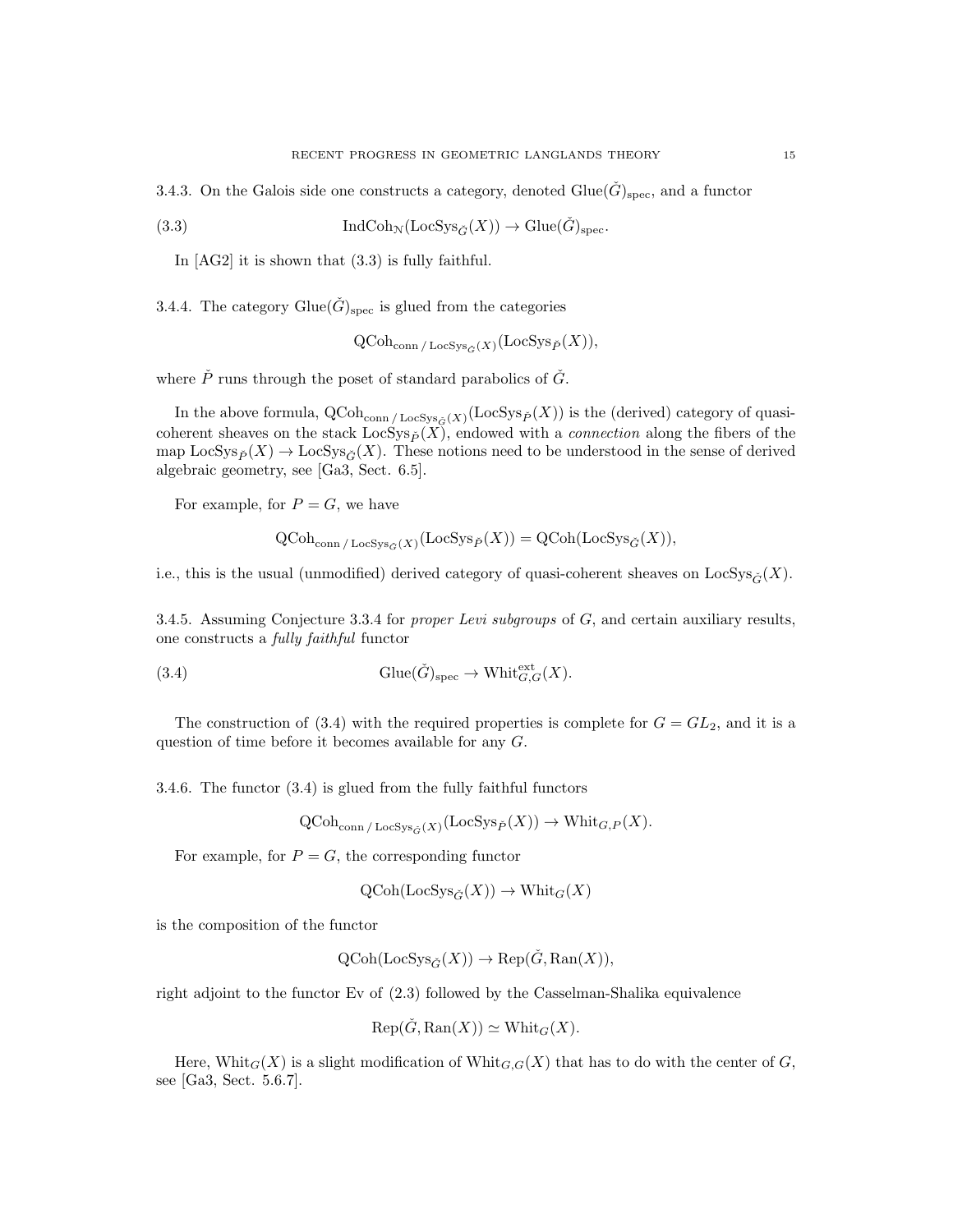#### 16 DENNIS GAITSGORY

3.4.7. Let us now assume that the functor (3.2) is fully faithful (which we know for  $GL_n$ ), and that the functor (3.4) with the required properties exists. Let us see how this helps to prove Conjecture 3.3.4.

Consider the composition of the functors (3.3) and (3.4), which is a fully faithful functor

(3.5) 
$$
\operatorname{IndCoh}_{\mathcal{N}}(\operatorname{LocSys}_{\check{G}}(X)) \to \operatorname{Whit}_{G,G}^{\operatorname{ext}}(X).
$$

In [Ga3, Sect. 10], one exhibits a collection of objects  $\mathcal{F}_{\alpha} \in D(\text{Bun}_G(X))$  and a collection of objects  $\mathcal{M}_{\alpha} \in \text{IndCoh}_{\mathcal{N}}(\text{LocSys}_{\check{G}}(X))$  such that for every  $\alpha$ , the image of  $\mathcal{F}_{\alpha}$  under (3.2) is isomorphic to the image of  $\mathcal{M}_{\alpha}$  under (3.5).

In addition, it is shown that the objects  $\mathcal{F}_{\alpha}$  generate  $D(Bun_G(X))$ . And is conjectured (and established for  $G = GL_n$ ) that the objects  $\mathcal{M}_{\alpha}$  generate IndCoh<sub>N</sub>(LocSys<sub> $\check{G}(X)$ ). This</sub> implies that the essential images of (3.2) and (3.5) in Whit $_{G,G}^{\text{ext}}(X)$ , being generated by the same collection of objects, coincide, thus providing the sought-for equivalence  $\mathbb{L}_G$ .

Remark 3.4.8. While all the preceding steps in the proposed proof of Conjecture 3.3.4 were geometric in nature (i.e., used the standard sheaf-theoretic functors on the categories D-modules when working on the automorphic side) and had clear counterparts in the classical theory of automorphic functions, the construction of the objects  $\mathcal{F}_{\alpha}$  (resp.,  $\mathcal{M}_{\alpha}$ ) is different in nature, and is based on the ideas from [BD]:

On the automorphic side, the objects  $\mathcal{F}_{\alpha}$  are obtained by the *localization functor* from modules over the Kac-Moody algebra at the critical level. On the Galois side, the objects  $\mathcal{M}_{\alpha}$ are obtained by taking direct images along a map to  $\text{LocSys}_{\tilde{G}}(X)$  from the scheme classifying  $\check{G}$ -opers on X (see [Ga3, Sect. 10]).

# 4. Local geometric Langlands

## 4.1. What is the object of study on the representation-theoretic side?

4.1.1. Recall that in the classical global Langlands theory, the object of study on the representation-theoretic (=automorphic) side is the space of functions on the quotient  $G(\mathbb{A})/G(K)$ , viewed as a representation of the group  $G(\mathbb{A})$ . In the unramified case, the corresponding object of study is the space of functions on  $G(\mathbb{O})\backslash G(\mathbb{A})/G(K)$ , viewed as a module over the Hecke algebra.

By contrast, the object of study on the representation-theoretic side in the classical local theory is the *category* of representations of the group  $G(\mathcal{K})$ , where  $\mathcal K$  is a local field. So, by going from global to local we raise the level by one in the hierarchy

Elements of a Set  $\rightarrow$  Objects of a Category  $\rightarrow$  Objects in a 2-Category.

In the global geometric Langlands theory, in the unramified case, the object of study on the representation-theoretic (=automorphic) side was the *category*  $D(Bun_G(X))$ , viewed as acted on by the Hecke functors.

Hence, by the above analogy, on the representation-theoretic in the local geometric theory, the object of study should be a certain 2-category, attached to the group G and the local field  $\mathcal{K} = k(\mathcal{F})$ .

We stipulate that the 2-category in question is that of *categories equipped with an action of*  $G(\mathcal{K})$ . We will now explain what we mean by this.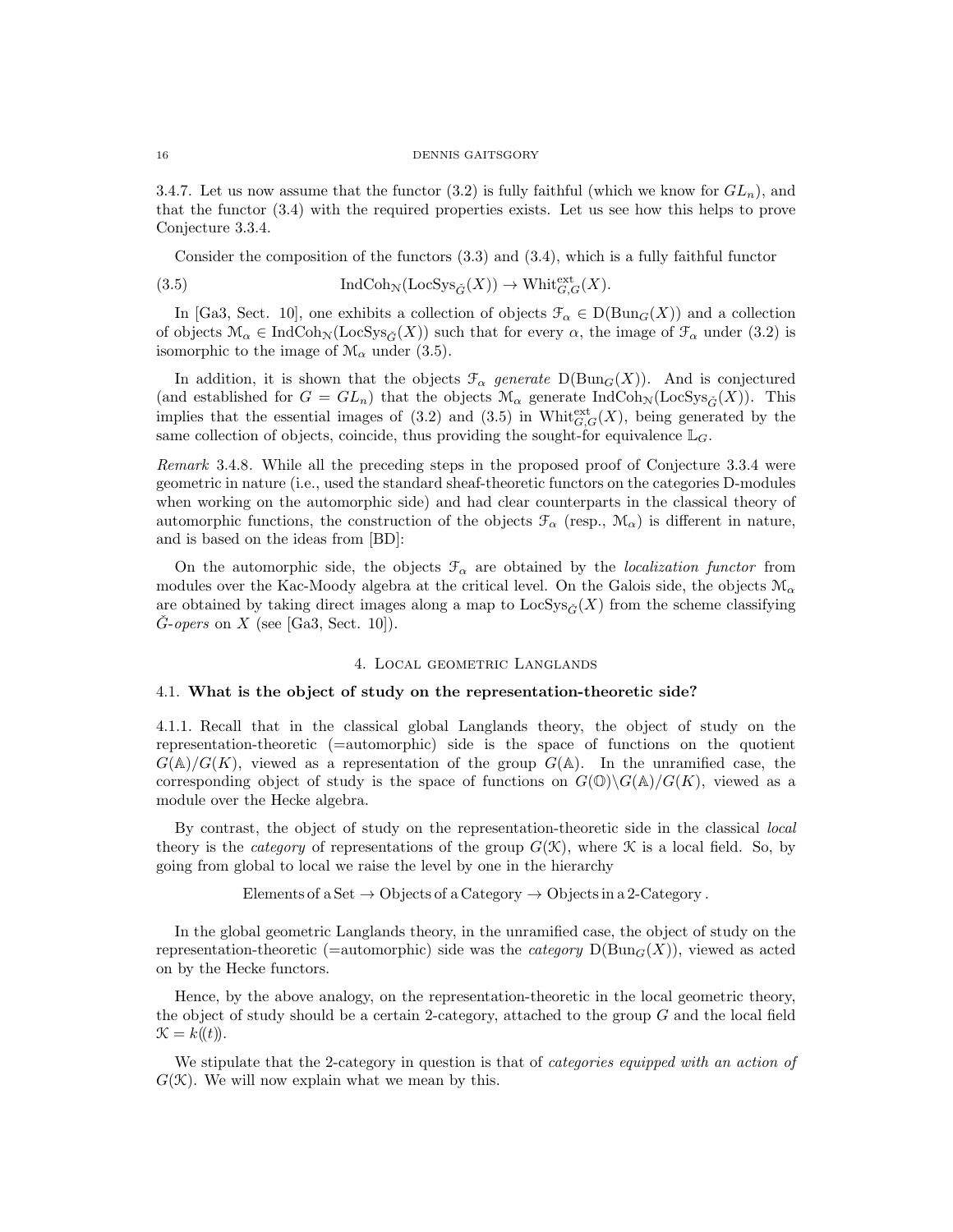4.1.2. First, when we say 'category' in the above context, we mean a k-linear  $DG$  category<sup>12</sup>, defined, e.g., as in [GR1, Sect. 10]. The important fact is that the totality of such categories and k-linear functors between them<sup>13</sup> forms an  $(\infty, 2)$ -category, denoted DGCat, equipped with a symmetric monoidal structure, called the Lurie tensor product.

Second, when we write  $G(\mathcal{K})$  we mean the group ind-scheme, defined as a functor on the category of affine schemes by

 $Hom(Spec(A), G(\mathcal{K})) := Hom(Spec(A(\mathcal{H})), G).$ 

We now have to define the notion of action<sup>14</sup> of  $G(\mathcal{K})$  on a category. The corresponding general notion has been developed in [Ga4].

However, one can give also the following explicit definition: according to [Ber], we have a well-defined category  $D(G(\mathcal{K}))$  of D-modules on  $G(\mathcal{K})$ ; the group structure on G defines on  $D(G(\mathcal{K}))$  a monoidal structure. I.e.,  $D(G(\mathcal{K}))$  acquires a structure of associative algebra in the monoidal category DGCat.

We define the notion of category equipped with an action of  $G(\mathcal{K})$  to be a module over  $D(G(\mathcal{K}))$  in DGCat. The totality of such has a structure of  $(\infty, 2)$ -category (see [GR1, Sect. 8.3]); we denote it by  $G(\mathcal{K})$ -mod.

4.1.3. Here are some examples of objects of  $G(\mathcal{K})$ - mod.

(i) The first example is  $C := D(G(\mathcal{K}))$ , equipped with an action on itself by left multiplication.

(ii) For any subgroup  $H \subset G(\mathcal{K})$ , we can take  $\mathbf{C} := D(G(\mathcal{K})/H)$ .

As particular cases of the above example (ii), we can take  $H = G(0)$  or  $H = I$ , the latter being the Iwahori subgroup. The resulting categories are the categories of D-modules on the affine Grassmannian  $\text{Gr}_G$  and the affine flag scheme  $\text{Fl}_G$ , respectively.

(iii) We can take  $\mathbf{C} = \hat{\mathfrak{g}}_{\kappa}$ -mod, i.e., the category of representations of the Kac-Moody algebra for any *integral* level  $\kappa$  (see [FG, Sect. 23] for the definition); here the action of  $G(\mathcal{K})$  comes from its adjoint action on  $\widehat{\mathfrak{g}}_{\kappa}$ .

(iv) We consider the stack  $Bun_G(X)^{level_x}$ , classifying principal G-bundles on the curve X equipped with a full level structure at a point  $x$  (i.e., a trivialization over the formal neighborhood of x). We take  $\mathbf{C} := D(\text{Bun}_G(X)^{\text{level}_x})$ . This is the object of  $G(\mathcal{K})$ -mod, corresponding to the global geometric Langlands theory with ramification allowed at  $x$ .

## 4.2. The object of study on the Galois side.

4.2.1. Recall that in the global unramified geometric theory, the object of study on the Galois side was (a modification of) the derived category of quasi-coherent sheaves on the stack LocSys<sub> $\check{G}(X)$ </sub> that classifies  $\check{G}$ -local systems on the curve X.

Based on the analogy with the local classical theory, the object of study on the Galois side in the local geometric theory should be a certain 2-category attached to the space  $\text{LocSys}_{\check{G}}(\overset{\circ}{\mathcal{D}})$ of  $\check{G}$ -local systems on the *puntured formal disc*  $\hat{\mathcal{D}}$ .

<sup>12</sup>All our DG categories are assumed cocomplete.

<sup>13</sup>All our functors are assumed continuous, i.e., preserving infinite direct sums

 $14$ On the geometric/automorphic side of Langlands, when we talk about actions of groups on categories, we mean strong actions.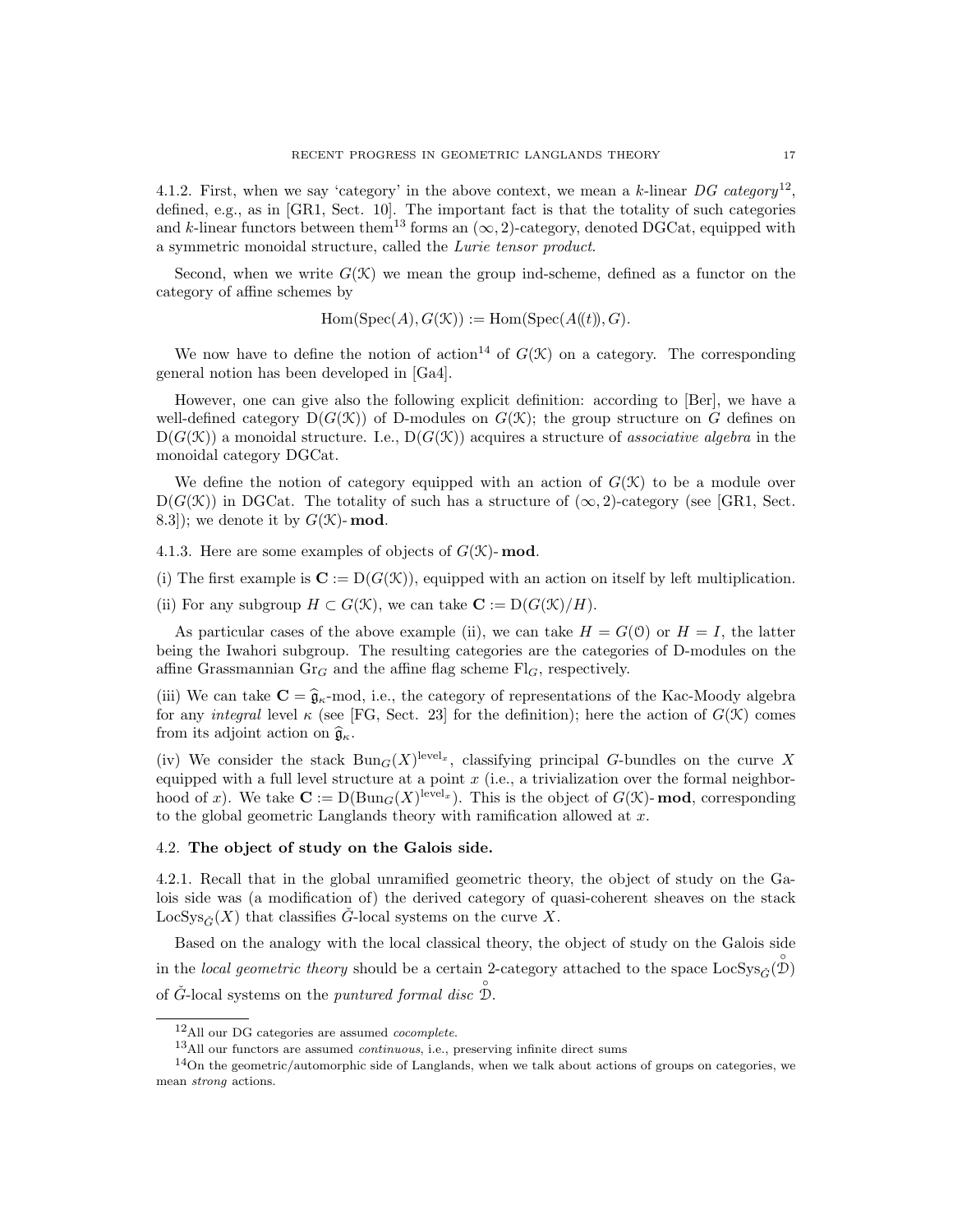In what follows we will explain what we mean by the space  $\text{LocSys}_{\check{G}}(\overset{\circ}{\mathcal{D}})$ , and what the resulting 2-category (in fact,  $(\infty, 2)$ -category) is.

4.2.2. Recall also that in the global case, the category that one obtains from  $\text{LocSys}_{\check{G}}(X)$  in the most tautological way, i.e.,  $QCoh(LocSys_{\tilde{C}}(X))$ , did not quite match the automorphic side–we needed to introduce a correction that had to do with the difference between perfect complexes and coherent ones.

The  $(\infty, 2)$ -category ShvCat(LocSys<sub> $\check{G}$ </sub><sup>o</sup>)) that we will define below is the counterpart of  $QCoh(LocSys_{\tilde{C}}(X))$ . It will be responsible for the tempered part of  $G(\mathcal{K})$ - mod.

The extension of  $\text{ShvCat}(\text{LocSys}_{\tilde{G}}(\overset{\circ}{\mathcal{D}}))$  that takes into account all local Arthur parameters (as opposed to just Langlands parameters) has been recently proposed by D. Arinkin. But we will not explicitly discuss it in this talk.

4.3. Sheaves of categories. In order to talk about sheaves of categories, we need to place ourselves in the context of *derived algebraic geometry*. Thus, in what follows, when we say 'affine scheme' we shall mean a derived affine scheme over k. By definition, the category of such is the opposite of the category of *connective*<sup>15</sup> commutative DG algebras over k, see [GR2, Sect. 1.1].

4.3.1. For an affine scheme S, we consider the (symmetric) monoidal category  $\mathrm{QCoh}(S)$ . This is a (commutative) algebra object in the symmetric monoidal category DGCat.

We let  $\text{ShvCat}(S)$  denote the  $(\infty, 2)$ -category QCoh(S)-**mod**, i.e., that of QCoh(S)-modules in the (symmetric) monoidal  $(\infty, 2)$ -category DGCat.

The assignment  $S \mapsto \text{ShvCat}(S)$  is a functor from  $(\text{Sch}^{\text{aff}})^{\text{op}}$  to the  $\infty$ -category of  $(\infty, 2)$ categories.

4.3.2. Let now Y be an arbitrary prestack, i.e., a functor

$$
(\mathrm{Sch}^{\mathrm{aff}})^{\mathrm{op}} \to \mathrm{Spc},
$$

where Spc is the  $\infty$ -category of spaces<sup>16</sup>.

We define the  $(\infty, 2)$ -category ShvCat(Y) to be

$$
\lim_{S \xrightarrow{y} y} \text{ShvCat}(S),
$$

where the index category is  $((Sch<sup>aff</sup>)_{/y})^{op}$  and the limit is taken in the  $\infty$ -category of  $(\infty, 2)$ categories.

4.3.3. In other words, informally, an object of ShvCat(Y) is an assignment for every

(4.1) 
$$
(S \stackrel{y}{\to} Y) \rightsquigarrow \mathbf{C}_{S,y} \in \text{QCoh}(S)\text{-}\mathbf{mod},
$$

and for every

$$
((S_1,y_1),(S_2,y_2),S_1\xrightarrow{f}S_2,y_2\circ f\sim y_1)\rightsquigarrow \text{QCoh}(S_1)\underset{\text{QCoh}(S_2)}{\otimes}\mathbf{C}_{S_2,y_2}\simeq\mathbf{C}_{S_1,y_1}.
$$

This assignment must be endowed with a *homotopy-coherent system of compatibilities* for compositions.

We call objects of  $\text{ShvCat}(\mathcal{Y})$  'sheaves of categories over  $\mathcal{Y}'$ .

<sup>15</sup>Connective=concentrated in non-positive cohomological degrees.

 $16$ Space=∞-groupoid.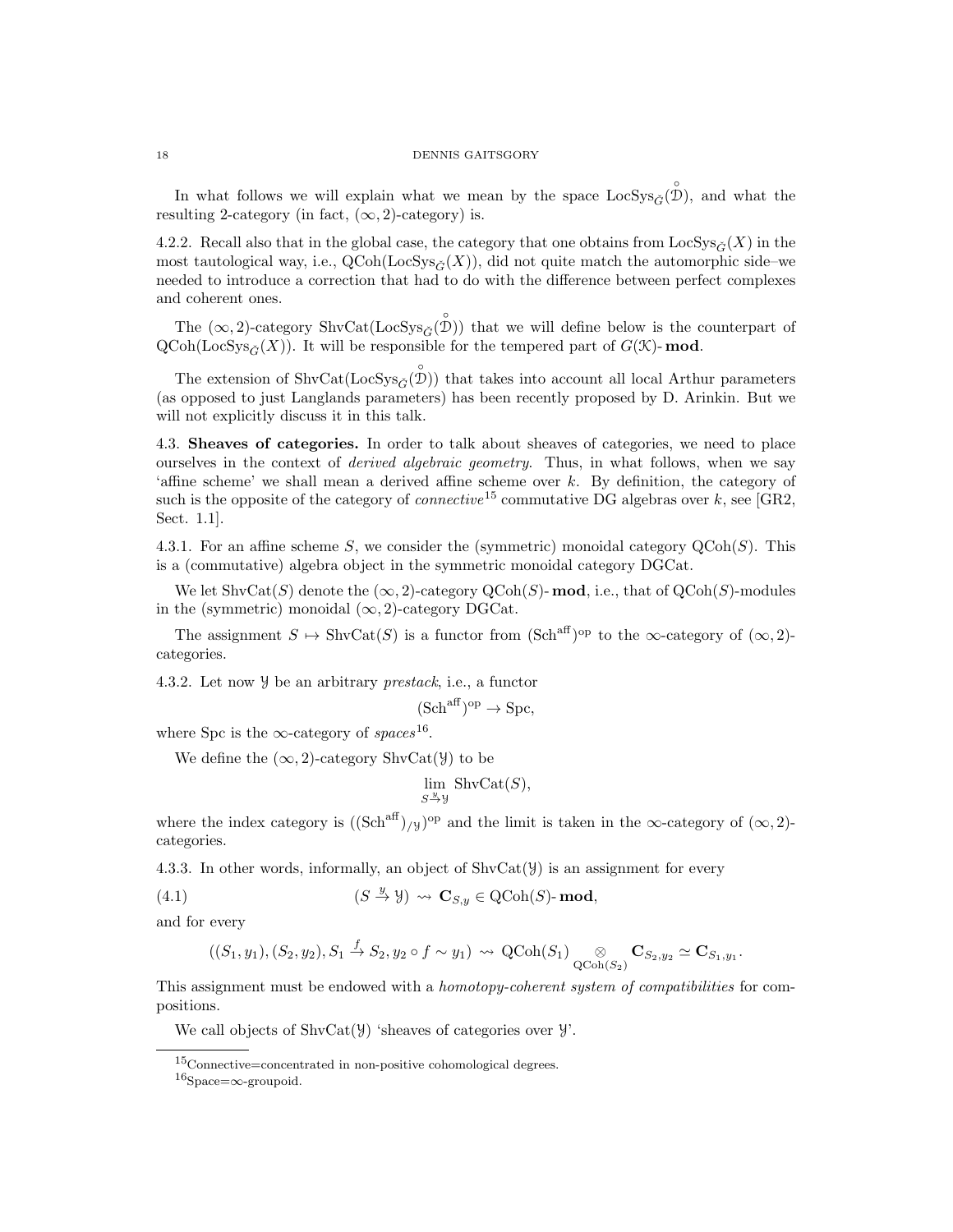4.3.4. The most basic example of a sheaf of categories is  $\text{QCoh}_{\mathcal{U}}$  (not to be confused with the *category*  $QCoh(\mathcal{Y})$ , discussed below). Namely, in terms of the assignment (4.1), the object  $QCoh_{/Y}$  assigns to

$$
(S, y) \rightsquigarrow \text{QCoh}(S) \in \text{QCoh}(S) \text{-}\mathbf{mod}.
$$

4.3.5. For Y as above we can consider the (symmetric) monoidal category

(4.2) 
$$
\operatorname{QCoh}(\mathcal{Y}) := \lim_{S \xrightarrow{u} \mathcal{Y}} \operatorname{QCoh}(S).
$$

This is what one calls the (derived) category of quasi-coherent sheaves on a prestack. (In the case of  $\mathcal{Y} = \text{LocSys}_{\tilde{G}}(X)$ , this is the category QCoh(LocSys<sub> $\tilde{G}(X)$ </sub>) considered in the previous sections.)

In other words, informally, an object of  $QCoh(\mathcal{Y})$  is an assignment for every

(4.3) 
$$
(S \stackrel{y}{\to} Y) \rightsquigarrow \mathcal{F}_{S,y} \in \mathrm{QCoh}(S),
$$

and for every

$$
((S_1, y_1), (S_2, y_2), S_1 \xrightarrow{f} S_2, y_2 \circ f \sim y_1) \rightsquigarrow f^*(\mathcal{F}_{S_2, y_2}) \simeq \mathcal{F}_{S_1, y_1}.
$$

This assignment must be endowed with a homotopy-coherent system of compatibilities for compositions.

4.3.6. Here is another candidate for what we might call a 'sheaf of categories': we can consider the  $(\infty, 2)$ -category

QCoh(Y)- mod.

Note that if  $\mathcal Y$  is (representable by) an affine scheme S, we have a tautological equivalence

$$
\mathrm{QCoh}(S)\text{-}\mathbf{mod} \simeq \mathrm{ShvCat}(S).
$$

4.3.7. For a general prestack  $\mathcal{Y}$ , the above two  $(\infty, 2)$ -categories are related by a pair of adjoint functors

(4.4)  $\mathbf{Loc}: \mathrm{QCoh}(\mathcal{Y})\text{-}\mathbf{mod} \rightleftarrows \mathrm{ShvCat}(\mathcal{Y}) : \mathbf{\Gamma}.$ 

In terms of the assignment (4.1), the functor  $\Gamma$  sends a sheaf of categories to

$$
\lim_{S \xrightarrow{y} y} \mathbf{C}_{S,y} \in \text{DGCat},
$$

which is equipped with a natural action of (4.2).

The functor **Loc** sends  $C \in \text{QCoh}(\mathcal{Y})$ - **mod** to

$$
(S, y) \rightsquigarrow \text{QCoh}(S) \underset{\text{QCoh}(\mathcal{Y})}{\otimes} \mathbf{C}.
$$

We shall say that a prestack  $\mathcal{Y}$  is 1-affine if the functors (4.4) are mutually inverse equivalences.

Tautologically, every affine scheme is 1-affine.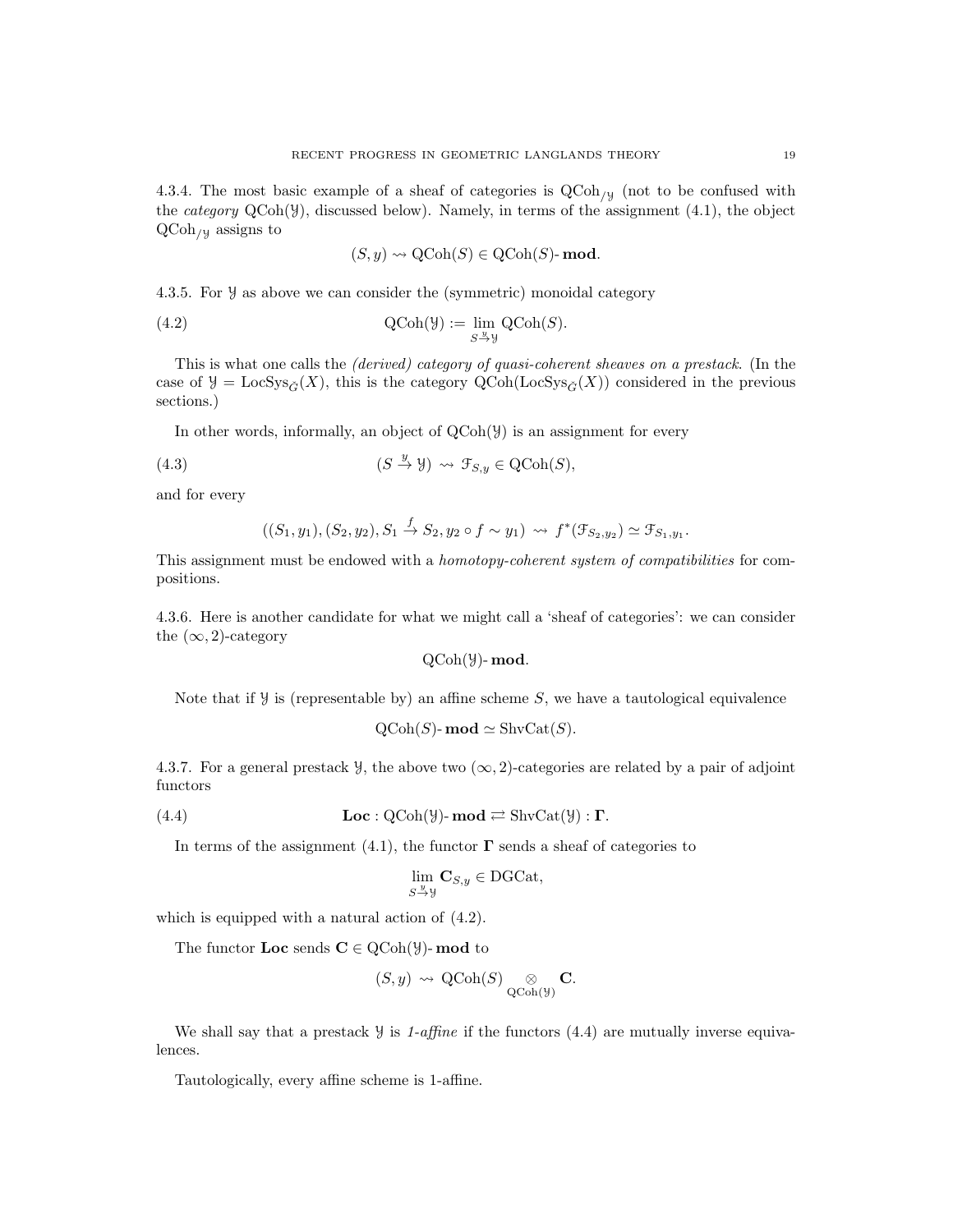4.3.8. Here are some examples of prestacks that are (or are not) 1-affine (these examples are taken from [Ga4, Sect. 2]):

(i) Any quasi-compact, quasi-separated algebraic space (in particular, scheme) is 1-affine.

(ii) Any quasi-compact algebraic stack of finite type with an affine diagonal is 1-affine.

(iii) For a non-trivial connected algebraic group G, the quotient pt  $/G(0)$  is not 1-affine. (This is not in contradiction with example (ii), because the finite-type condition is violated.)

(iv) The ind-scheme  $\mathbb{A}^{\infty} = \operatornamewithlimits{colim}_{i} \mathbb{A}^{i}$  is *not* 1-affine.

In general, one can say that infinite-dimensionality is typically an obstruction to 1-affineness.

### 4.4. The space of local systems on the formal punctured disc.

4.4.1. We now introduce the space  $\text{LocSys}_{\check{G}}(\overset{\circ}{\mathcal{D}})$ , which is the main geometric player on the Galois side of the local geometric Langlands.

We start with the space of  $\check{\mathfrak{g}}$ -valued connection forms on  $\overset{\circ}{\mathcal{D}},$  i.e.,  $\check{\mathfrak{g}} \otimes \omega_{\mathcal{K}}$ . This is an ind-scheme (of infinite type). A choice of a uniformizer in K identifies  $\check{\mathfrak{g}} \otimes \omega_{\mathfrak{K}}$  with  $\check{\mathfrak{g}}(\mathfrak{K})$ .

Now, the group  $G(\mathcal{K})$  acts on  $\check{\mathfrak{g}} \otimes \omega_{\mathcal{K}}$  by gauge transformations.

We define  $\text{LocSys}_{\check{G}}(\overset{\circ}{\mathcal{D}})$  to be the *prestack quotient*  $\check{\mathfrak{g}} \otimes \omega_{\mathcal{K}}/G(\mathcal{K})$ .

4.4.2. As was mentioned in Sect. 4.2.2, the  $(\infty, 2)$ -category

$$
\mathrm{ShvCat}(\mathrm{LocSys}_{\check{G}}(\overset{\circ}{\mathcal{D}}))
$$

plays the same role vis-à-vis  $G(\mathcal{K})$ - mod as  $Q\text{Coh}(\text{LocSys}_{\check{G}}(X))$  did vis-à-vis  $D(\text{Bun}_G)$ .

In particular, we expect that

(i) The  $(\infty, 2)$ -category ShvCat(LocSys<sub> $\check{G}$ </sub><sup>o</sup>)) (which is equipped with a natural (symmetric) monoidal structure) acts on  $G(\mathcal{K})$ - mod;

(ii) ShvCat(LocSys<sub> $\check{G}(\check{\mathcal{D}})$ ) is equivalent to the full subcategory of  $G(\mathcal{K})$ -mod, consisting of</sub> tempered objects.

4.4.3. The following key technical result of [Ras] allows to take the program proposed above off the ground  $17$ :

Theorem 4.4.4 (S. Raskin).

(a) The prestack  $\text{LocSys}_{\check{G}}(\overset{\circ}{\mathcal{D}})$  is 1-affine.

(b) The category  $Q\text{Coh}(\text{LocSys}_{\check{G}}(\overset{\circ}{\mathcal{D}}))$  is compactly generated.

Remark 4.4.5. Let us point out that the validity of Theorem  $4.4.4(a)$  is a really nice surprise. Indeed, LocSys<sub> $\check{G}(\overset{\circ}{\mathcal{D}})$  is obtained by quotienting  $\check{\mathfrak{g}} \otimes \omega_{\mathcal{K}}$  by  $G(\mathcal{K})$ . Now, the ind-scheme  $\check{\mathfrak{g}} \otimes \omega_{\mathcal{K}}$ </sub> is not 1-affine (because it contains Example(iv) from Sect. 4.3.8). Furthermore, quotienting by groups of infinite type also usually destroys 1-affineness (see Example(iii) from Sect. 4.3.8). Thus, for example, if instead of of the *gauge* action of  $G(\mathcal{K})$  on  $\mathfrak{g} \otimes \omega_{\mathcal{K}}$  we considered the adjoint action, the resulting quotient would not be 1-affine.

<sup>&</sup>lt;sup>17</sup>After this talk was delivered, S. Raskin found a gap in his proof, and so far we only know that the functor Loc is fully faithful. Hopefully, he will fix the proof in the near future.